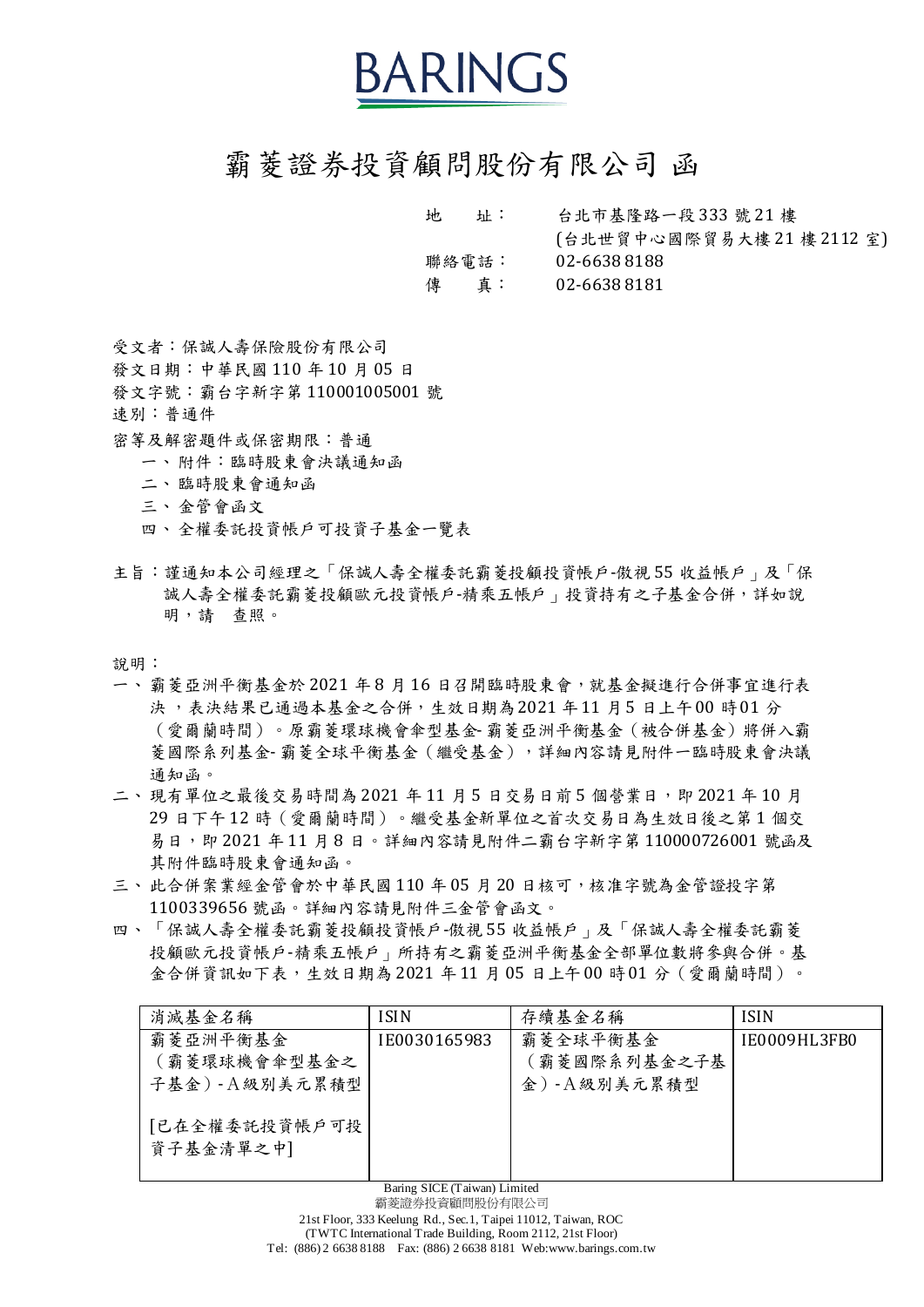

五、自中華民國 110 年 11 月 05 日起變更「保誠人壽全權委託霸菱投顧投資帳戶-傲視 55 收 益帳戶」及「保誠人壽全權委託霸菱投顧歐元投資帳戶-精乘五帳戶」之可投資子基金一 覽表如附件。

正本:保誠人壽保險股份有限公司 副本:渣打國際商業銀行股份有限公司

霸菱證券投資顧問股份有限公司





Baring SICE (Taiwan) Limited 霸菱證券投資顧問股份有限公司 21st Floor, 333 Keelung Rd., Sec.1, Taipei 11012, Taiwan, ROC (TWTC International Trade Building, Room 2112, 21st Floor) Tel: (886) 2 6638 8188 Fax: (886) 2 6638 8181 Web:www.barings.com.tw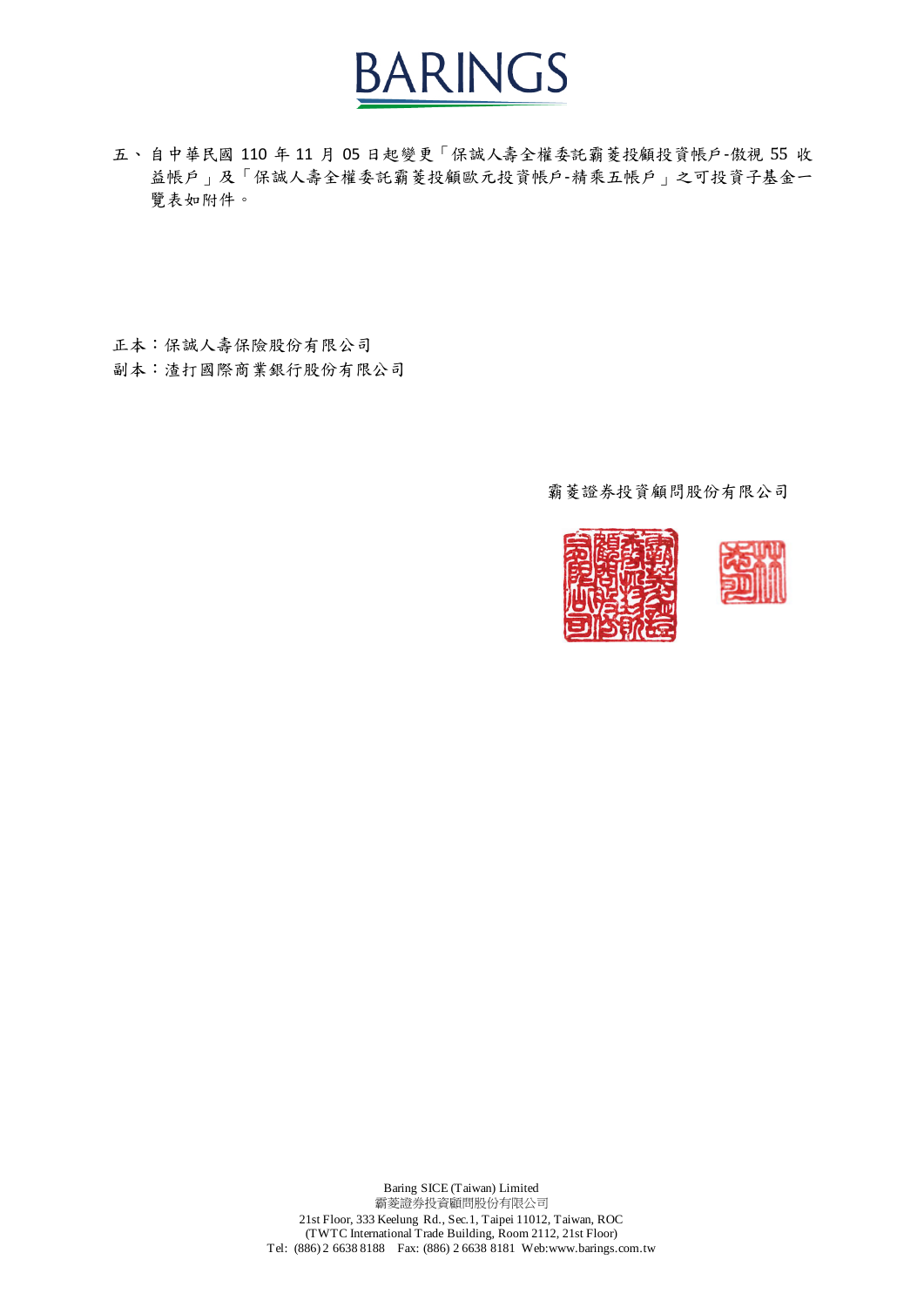附件: 「保誠人壽全權委託霸菱投顧投資帳戶-傲視 55 收益帳戶」可供投資之子基金(含 ETF)一覽表

生效日: 2021 年 11 月 05 日

子基金(含 ETF)檔數: 241 檔(共同基金 58 檔+ETF 183 檔)

共同基金(58 檔)

| No.            | <b>ISIN</b>  | 中文基金名稱                                                |            | 計價幣別 基金類型(中文)        |
|----------------|--------------|-------------------------------------------------------|------------|----------------------|
| 1              | IE0000830236 | 霸菱大東協基金A美元配息                                          | <b>USD</b> | 股票型/一般型              |
| $\overline{2}$ | IE00B3BC5V13 | 霸菱大東協基金1美元累積                                          | <b>USD</b> | 股票型/一般型              |
| $\overline{3}$ | IE0009HL3FB0 | 霸菱全球平衡基金A美元累積                                         | <b>USD</b> | 平衡型(混合型)/平衡型(混合型)    |
| 4              | IE0000830129 | 霸菱亞洲增長基金-A 類美元                                        | <b>USD</b> | 股票型/一般型              |
| 5              | IE0000829451 | 霸菱澳洲基金-A 類美元                                          | <b>USD</b> | 股票型/一般型              |
| 6              | IE0000835953 | 霸菱成熟及新興市場高收益債券基金A美元配<br>息型 季配                         | <b>USD</b> | 固定收益型/高收益債券          |
| 7              | IE00B3L6P808 | 霸菱成熟及新興市場高收益債券基金1美元累<br>積                             | <b>USD</b> | 固定收益型/高收益債券          |
| 8              | IE0000805634 | 霸菱東歐基金-A 類美元                                          | <b>USD</b> | 股票型/一般型              |
| 9              | IE00B3L6NX17 | 霸菱東歐基金-1 類美元累積                                        | <b>USD</b> | 股票型/一般型              |
| 10             | IE0000829121 | 霸菱歐寶基金-A 類美元                                          | <b>USD</b> | 股票型/一般型              |
| 11             | GB0030655780 | 霸菱歐洲精選信託基金A歐元配息                                       | <b>EUR</b> | 股票型/一般型              |
| 12             | GB00BXVMKV60 | 霸菱德國增長基金A美元避險累積                                       | <b>USD</b> | 股票型/一般型              |
| 13             | GB00B9M3QX41 | 霸菱德國增長基金1累積                                           | GBP        | 股票型/一般型              |
| 14             | GB00B3B9VC56 | 霸菱全球農業基金A美元                                           | <b>USD</b> | 股票型/其他產業             |
| 15             | IE0000838304 | 霸菱全球新興市場基金A美元配息                                       | <b>USD</b> | 股票型/一般型              |
| 16             | IE00B3QV4H28 | 霸菱全球新興市場基金1美元累積                                       | <b>USD</b> | 股票型/一般型              |
| 17             | IE0000931182 | 霸菱全球資源基金-A 類美元                                        | <b>USD</b> | 股票型/天然資源             |
| 18             | IE0000829238 | 霸菱香港中國基金-A 類美元                                        | <b>USD</b> | 股票型/一般型              |
| 19             | IE0000829568 | 霸菱國際債券基金-A 類美元                                        | <b>USD</b> | 固定收益型/一般型(未設定條<br>件) |
| 20             | IE0000838189 | 霸菱韓國基金A美元累積                                           | <b>USD</b> | 股票型/一般型              |
| 21             | IE0000828933 | 霸菱拉丁美洲基金A美元配息                                         | <b>USD</b> | 股票型/一般型              |
| 22             | TW000T3775D5 | 國泰優勢收益傘型證券投資信託基金之主順位<br>資產抵押高收益債券證券投資信託基金A 類型<br>(美元) | <b>USD</b> | 固定收益型/高收益債券          |
| 23             | LU0994947355 | 摩根歐洲策略股息基金-JPM 歐洲策略股息(美<br>元對沖)-A股(累計)                | <b>USD</b> | 股票型/一般型              |
| 24             | LU0235842555 | 摩根投資基金-核心總報酬基金-JPM 核心總報酬<br>(美元)-A 股(累計)              | <b>USD</b> | 平衡型(混合型)/平衡型(混合型)    |
| 25             | LU0432979614 | 摩根環球醫療科技基金-JPM 環球醫療科技(美<br>元)-A股(累計)                  | <b>USD</b> | 股票型/醫療健康護理           |
| 26             | IE00B44PCR96 | 霸菱優先順位資產抵押債券基金-1 類美元累積<br>型                           | <b>USD</b> | 固定收益型/高收益債券          |
| 27             | LU0499112034 | 摩根新興市場債券基金-JPM 新興市場債券(美<br>元)-A股(累計)                  | <b>USD</b> | 固定收益型/新興市場債          |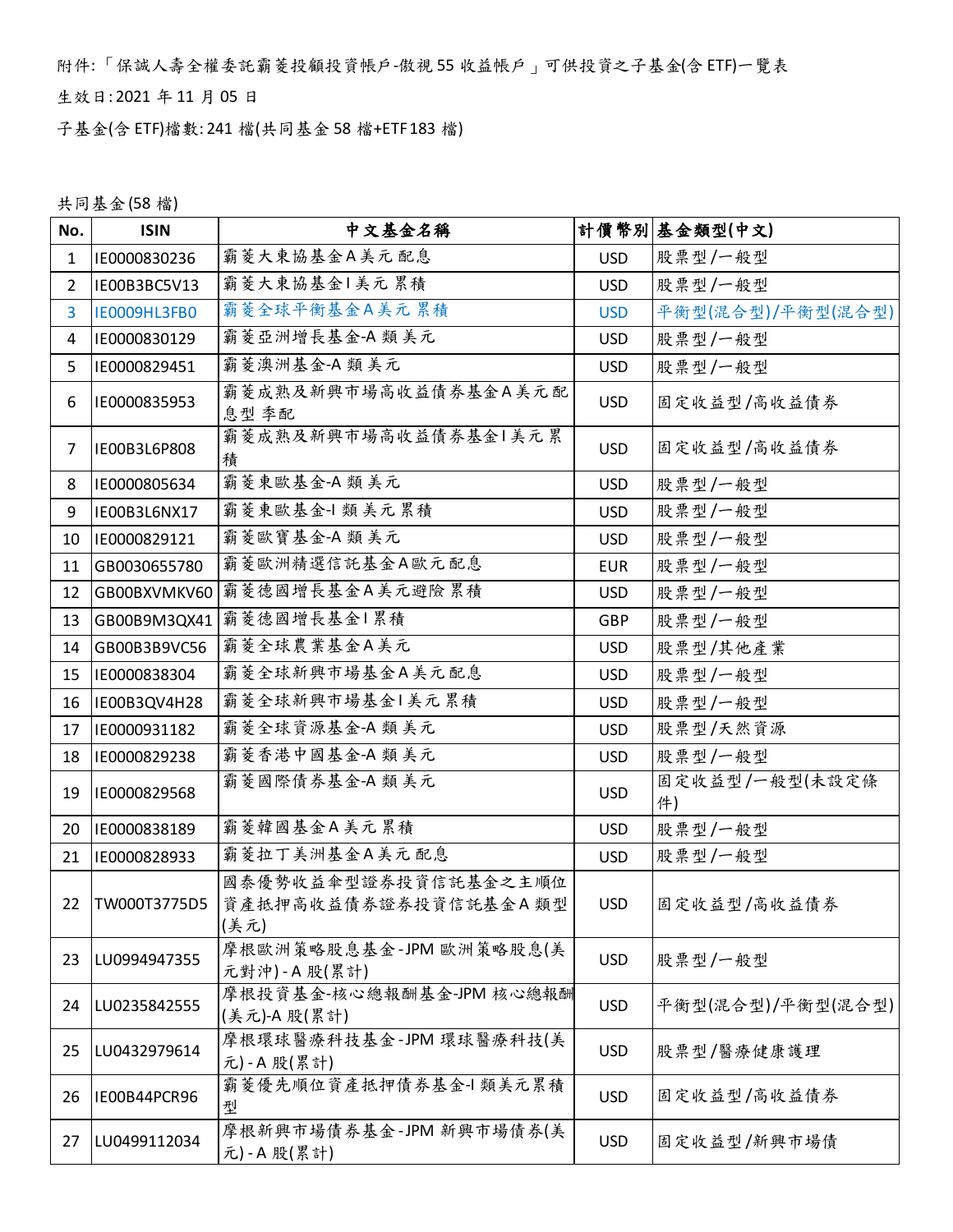| 28 | HK0000055670 | 摩根日本(日圓)基金                                    | <b>JPY</b> | 股票型/一般型               |
|----|--------------|-----------------------------------------------|------------|-----------------------|
| 29 | LU0210536198 | 摩根美國企業成長基金-JPM 美國企業成長(美<br>元)-A股(累計)          | <b>USD</b> | 股票型/一般型               |
| 30 | LU0426422076 | 晉達環球策略基金-環球特許品牌基金1累積股<br>份                    | <b>USD</b> | 股票型/一般型               |
| 31 | LU1207409209 | 富達基金-歐洲高收益基金Y股累積美元避險                          | <b>USD</b> | 固定收益型/高收益債券           |
| 32 | LU0318939252 | 富達基金-美國成長基金Y股累計美元                             | <b>USD</b> | 股票型/一般型               |
| 33 | LU0231472209 | 安本標準-歐洲股票基金1累積歐元                              | <b>EUR</b> | 股票型/一般型               |
| 34 | LU0396315128 | 安本標準-拉丁美洲股票基金1累積 美元                           | <b>USD</b> | 股票型/一般型               |
| 35 | LU0702159939 | 富達基金-亞洲小型企業基金Y股累計美元                           | <b>USD</b> | 股票型/中小型               |
| 36 | LU0353648032 | 富達基金-歐洲入息基金Y股累計歐元                             | <b>EUR</b> | 股票型/一般型               |
| 37 | LU0353649436 | 富達基金-全球通膨連結債券基金Y股累積歐<br>元避險                   | <b>EUR</b> | 固定收益型/通膨聯繫債券          |
| 38 | LU0346389348 | 富達基金-全球科技基金Y股累積歐元                             | <b>EUR</b> | 股票型/資訊科技              |
| 39 | LU0100598878 | 景順環球消費趨勢基金C股美元                                | <b>USD</b> | 股票型/週期性消費品及服務         |
| 40 | LU0607513404 | 景順環球股票收益基金C美元                                 | <b>USD</b> | 股票型/一般型               |
| 41 | LU1775978056 | 景順天下地產證券基金C股美元                                | <b>USD</b> | 股票型/房地產/或不動產證券化       |
| 42 | LU0345780448 | 晉達環球策略基金-環球黃金基金 累積股份                          | <b>USD</b> | 股票型/黄金貴金屬             |
| 43 | LU0247994923 | 摩根歐洲策略股息基金-JPM 歐洲策略股息(歐<br>元)-1 股(累計)         | <b>USD</b> | 股票型/一般型               |
| 44 | LU0976728658 | 摩根環球醫療科技基金-JPM 環球醫療科技(美<br>元)-1 股(累計)         | <b>USD</b> | 股票型/醫療健康護理            |
| 45 | LU0973522674 | 摩根新興市場債券基金-JPM 新興市場債券(美<br>元)-1 股(累計)         | <b>USD</b> | 固定收益型/新興市場債           |
| 46 | LU0248059726 | 摩根美國企業成長基金-JPM 美國企業成長(美<br>元)-1 股(累計)         | <b>USD</b> | 股票型/一般型               |
| 47 | LU0408846375 | 摩根環球企業債券基金-JPM 環球企業債券(美<br>元)-A股(累計)          | <b>USD</b> | 固定收益型/投資級公司債(企業<br>債) |
| 48 | LU0408847183 | 摩根環球企業債券基金-JPM 環球企業債券(美<br>元)-1 股(累計)         | <b>USD</b> | 固定收益型/投資級公司債(企業<br>債) |
| 49 | LU0332400406 | 摩根新興市場本地貨幣債券基金-JPM 新興市<br> 場本地貨幣債券(美元)-A股(累計) | <b>USD</b> | 固定收益型/新興市場債           |
| 50 | LU0332401552 | 摩根新興市場本地貨幣債券基金-JPM 新興市<br> 場本地貨幣債券(美元)-1股(累計) | <b>USD</b> | 固定收益型/新興市場債           |
| 51 | IE00BD3JRX66 | 霸菱美元貨幣基金-G 類美元累積型                             | <b>USD</b> | 貨幣市場型基金               |
| 52 | IE00B7PD0D50 | 霸菱環球高息債券基金-1 類美元累積型                           | <b>USD</b> | 固定收益型/高收益債券           |
| 53 | LU0225737302 | 摩根士丹利美國優勢基金A美元                                | <b>USD</b> | 股票型/一般型               |
| 54 | LU0552385295 | 摩根士丹利環球機會基金A                                  | <b>USD</b> | 股票型/一般型               |
| 55 | LU0073232471 | 摩根士丹利美國增長基金A美元                                | <b>USD</b> | 股票型/一般型               |
| 56 | LU0238206337 | 富達基金-新興市場債券基金(Y 類股份累計股份<br>-美元)               | <b>USD</b> | 固定收益型/新興市場債           |
| 57 | LU0605512606 | 富達基金-亞洲債券基金Y 股累計美元                            | <b>USD</b> | 固定收益型/複合債             |
| 58 | LU0370790650 | 富達基金-亞洲高收益基金(Y 類股份累計股份-<br>美元)                | <b>USD</b> | 固定收益型/高收益債券           |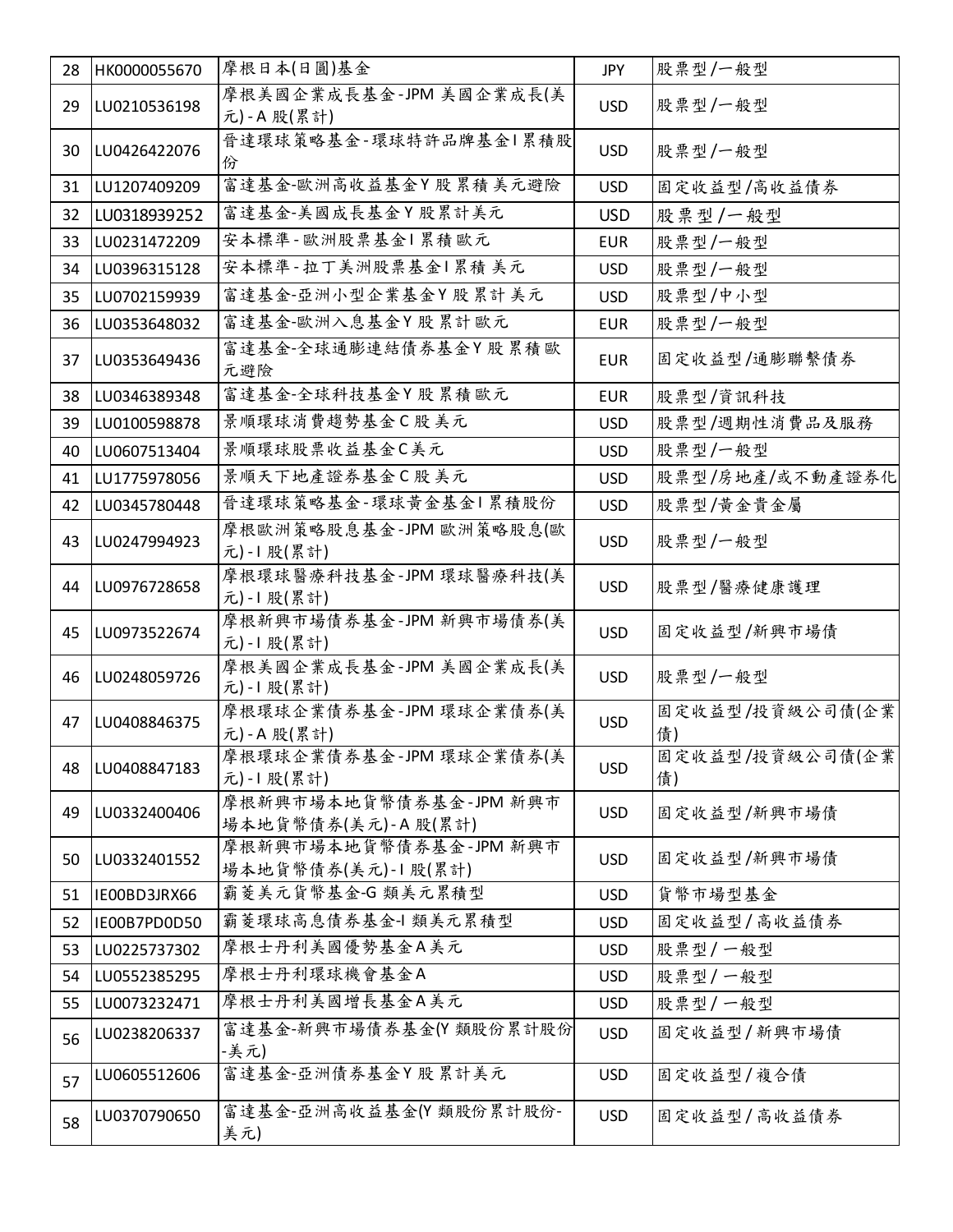ETF (183 檔)

| No.            | <b>ISIN</b>  | ETF 名稱                                                              | 計價幣別       | 種類  |
|----------------|--------------|---------------------------------------------------------------------|------------|-----|
| 1              | JP3048150001 | iShares MSCI Japan High Dividend ETF                                | <b>JPY</b> | 股票型 |
| $\overline{2}$ | LU0274211480 | Xtrackers DAX UCITS ETF                                             | <b>EUR</b> | 股票型 |
| 3              | LU0875160326 | Xtrackers Harvest CSI300 UCITS ETF                                  | <b>USD</b> | 股票型 |
| 4              | LU0429458895 | Xtrackers II US Treasuries 1-3 UCITS ETF                            | <b>USD</b> | 債券型 |
| 5              | LU0322252171 | Xtrackers MSCI AC Asia ex Japan Swap UCITS ETF                      | <b>USD</b> | 股票型 |
| 6              | LU0476289623 | Xtrackers MSCI Indonesia Swap UCITS ETF                             | <b>USD</b> | 股票型 |
| $\overline{7}$ | LU0274210672 | Xtrackers MSCI USA Swap UCITS ETF                                   | <b>USD</b> | 股票型 |
| 8              | LU0292103651 | Xtrackers Stoxx Europe 600 Banks Swap UCITS ETF                     | <b>EUR</b> | 股票型 |
| 9              | LU0292096186 | Xtrackers Stoxx Global Select Dividend 100 Swap UCITS<br><b>ETF</b> | <b>USD</b> | 股票型 |
| 10             | US2330518794 | Xtrackers Harvest CSI 300 China A-Shares ETF                        | <b>USD</b> | 股票型 |
| 11             | US33739E1082 | First Trust Preferred Securities and Income ETF                     | <b>USD</b> | 債券型 |
| 12             | US33738D3098 | First Trust Senior Loan ETF                                         | <b>USD</b> | 債券型 |
| 13             | US37950E3339 | Global X SuperIncome Preferred ETF                                  | <b>USD</b> | 債券型 |
| 14             | IE0032895942 | iShares USD Corp Bond UCITS ETF                                     | <b>USD</b> | 債券型 |
| 15             | IE00B4PY7Y77 | iShares USD High Yield Corp Bond UCITS ETF                          | <b>USD</b> | 債券型 |
| 16             | IE00B1FZSC47 | iShares USD TIPS UCITS ETF                                          | <b>USD</b> | 債券型 |
| 17             | US4642874402 | iShares 7-10 Year Treasury Bond ETF                                 | <b>USD</b> | 債券型 |
| 18             | US46429B3666 | iShares CMBS ETF                                                    | <b>USD</b> | 債券型 |
| 19             | DE0005933931 | iShares Core DAX UCITS ETF DE                                       | <b>EUR</b> | 股票型 |
| 20             | US46429B6636 | iShares Core High Dividend ETF                                      | <b>USD</b> | 股票型 |
| 21             | US4642872000 | iShares Core S&P 500 ETF                                            | <b>USD</b> | 股票型 |
| 22             | US4642885218 | iShares Core US REIT ETF                                            | <b>USD</b> | 股票型 |
| 23             | US46434V6395 | iShares Currency Hedged MSCI Eurozone ETF                           | <b>USD</b> | 股票型 |
| 24             | US46434V8862 | iShares Currency Hedged MSCI Japan ETF                              | <b>USD</b> | 股票型 |
| 25             | US4642865178 | iShares JP Morgan EM Local Currency Bond ETF                        | <b>USD</b> | 債券型 |
| 26             | US4642878619 | iShares Europe ETF                                                  | <b>USD</b> | 股票型 |
| 27             | US46429B6552 | iShares Floating Rate Bond ETF                                      | <b>USD</b> | 債券型 |
| 28             | IE00B1FZS244 | iShares Asia Property Yield UCITS ETF                               | GBp        | 股票型 |
| 29             | IE00B1FZS350 | iShares Developed Markets Property Yield UCITS ETF                  | <b>USD</b> | 股票型 |
| 30             | IE00B3B8PX14 | iShares Global Inflation Linked Govt Bond UCITS ETF                 | <b>USD</b> | 債券型 |
| 31             | US4642887453 | iShares Global Consumer Discretionary ETF                           | <b>USD</b> | 股票型 |
| 32             | US4642887370 | iShares Global Consumer Staples ETF                                 | <b>USD</b> | 股票型 |
| 33             | US4642873412 | iShares Global Energy ETF                                           | <b>USD</b> | 股票型 |
| 34             | US4642873339 | iShares Global Financials ETF                                       | <b>USD</b> | 股票型 |
| 35             | US4642873255 | iShares Global Healthcare ETF                                       | <b>USD</b> | 股票型 |
| 36             | US4642887297 | iShares Global Industrials ETF                                      | <b>USD</b> | 股票型 |
| 37             | US4642883726 | iShares Global Infrastructure ETF                                   | <b>USD</b> | 股票型 |
| 38             | US4642886950 | iShares Global Materials ETF                                        | <b>USD</b> | 股票型 |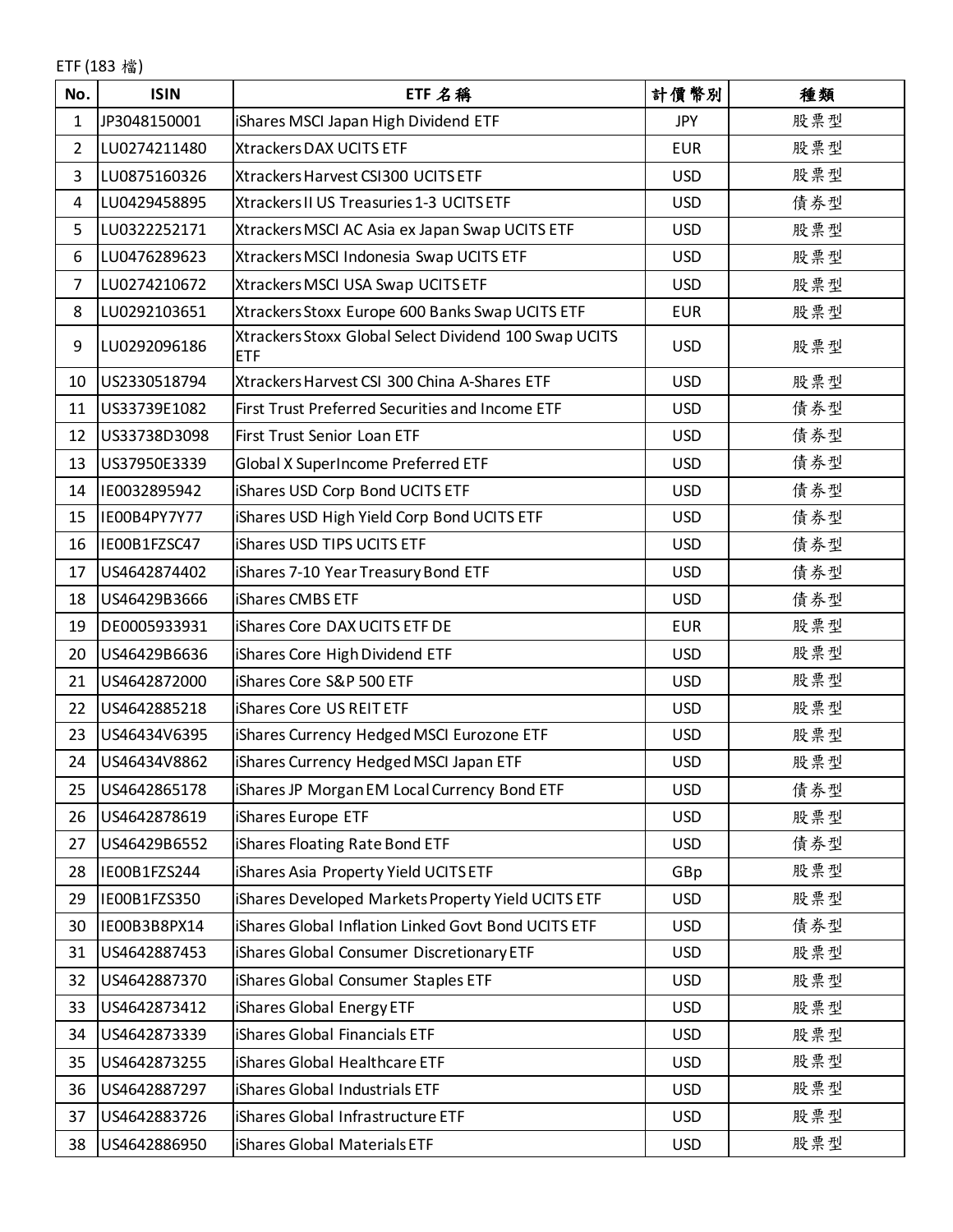| 39 | US46434V6478 | <b>iShares Global REIT ETF</b>                       | <b>USD</b> | 股票型 |
|----|--------------|------------------------------------------------------|------------|-----|
| 40 | US4642872919 | iShares Global Tech ETF                              | <b>USD</b> | 股票型 |
| 41 | US4642872752 | iShares Global Comm Services ETF                     | <b>USD</b> | 股票型 |
| 42 | US4642887115 | <b>iShares Global Utilities ETF</b>                  | <b>USD</b> | 股票型 |
| 43 | US4642885135 | iShares iBoxx High Yield Corporate Bond ETF          | <b>USD</b> | 債券型 |
| 44 | US4642872422 | iShares iBoxx \$ Investment Grade Corporate Bond ETF | <b>USD</b> | 債券型 |
| 45 | IE00B0M62X26 | iShares EUR Inflation Linked Govt Bond UCITS ETF     | <b>EUR</b> | 債券型 |
| 46 | US4642884898 | iShares International Developed Real Estate ETF      | <b>USD</b> | 股票型 |
| 47 | US46429B1355 | iShares International Preferred Stock ETF            | <b>USD</b> | 債券型 |
| 48 | US4642884484 | iShares International Select Dividend ETF            | <b>USD</b> | 股票型 |
| 49 | IE00B2NPKV68 | iShares J.P. Morgan USD EM Bond UCITS ETF            | <b>USD</b> | 債券型 |
| 50 | US4642882819 | iShares JP Morgan USD Emerging Markets Bond ETF      | <b>USD</b> | 債券型 |
| 51 | US4642873909 | iShares Latin America 40 ETF                         | <b>USD</b> | 股票型 |
| 52 | US4642885887 | iShares MBS ETF                                      | <b>USD</b> | 債券型 |
| 53 | US46435G3424 | iShares Mortgage Real Estate ETF                     | <b>USD</b> | 股票型 |
| 54 | US4642882579 | iShares MSCI ACWI ETF                                | <b>USD</b> | 股票型 |
| 55 | IE00B6R52259 | <b>iShares MSCI ACWI UCITS ETF</b>                   | <b>USD</b> | 股票型 |
| 56 | US4642881829 | iShares MSCI All Country Asia ex Japan ETF           | <b>USD</b> | 股票型 |
| 57 | US4642861037 | iShares MSCI Australia ETF                           | <b>USD</b> | 股票型 |
| 58 | US4642864007 | iShares MSCI Brazil ETF                              | <b>USD</b> | 股票型 |
| 59 | US46429B6719 | iShares MSCI China ETF                               | <b>USD</b> | 股票型 |
| 60 | IE00B0M63953 | iShares MSCI Eastern Europe Capped UCITS ETF         | <b>USD</b> | 股票型 |
| 61 | IE00B0M63177 | iShares MSCI EM UCITS ETF USD Dist                   | <b>USD</b> | 股票型 |
| 62 | US4642872349 | iShares MSCI Emerging Markets ETF                    | <b>USD</b> | 股票型 |
| 63 | IE00B1YZSC51 | iShares Core MSCI Europe UCITS ETF                   | <b>EUR</b> | 股票型 |
| 64 | US4642868065 | iShares MSCI Germany ETF                             | <b>USD</b> | 股票型 |
| 65 | US4642868719 | iShares MSCI Hong Kong ETF                           | <b>USD</b> | 股票型 |
| 66 | US46429B5984 | iShares MSCI India ETF                               | <b>USD</b> | 股票型 |
| 67 | US46434G8226 | iShares MSCI Japan ETF                               | <b>USD</b> | 股票型 |
| 68 | IE00B02KXH56 | iShares MSCI Japan UCITS ETF USD Dist                | <b>USD</b> | 股票型 |
| 69 | US4642866655 | iShares MSCI Pacific ex Japan ETF                    | <b>USD</b> | 股票型 |
| 70 | US46435G3341 | iShares MSCI United Kingdom ETF                      | <b>USD</b> | 股票型 |
| 71 | US4642875565 | iShares Nasdaq Biotechnology ETF                     | <b>USD</b> | 股票型 |
| 72 | US4642875235 | iShares PHLX Semiconductor ETF                       | <b>USD</b> | 股票型 |
| 73 | US4642876555 | iShares Russell 2000 ETF                             | <b>USD</b> | 股票型 |
| 74 | IE0031442068 | iShares Core S&P 500 UCITS ETF USD Dist              | <b>USD</b> | 股票型 |
| 75 | US4642886794 | iShares Short Treasury Bond ETF                      | <b>USD</b> | 債券型 |
| 76 | DE000A0F5UJ7 | iShares STOXX Europe 600 Banks UCITS ETF DE          | <b>EUR</b> | 股票型 |
| 77 | US4642871762 | iShares TIPS Bond ETF                                | <b>USD</b> | 債券型 |
| 78 | US4642886877 | iShares Preferred & Income Securities ETF            | <b>USD</b> | 債券型 |
| 79 | IE00B1FZSF77 | iShares US Property Yield UCITS ETF                  | <b>USD</b> | 股票型 |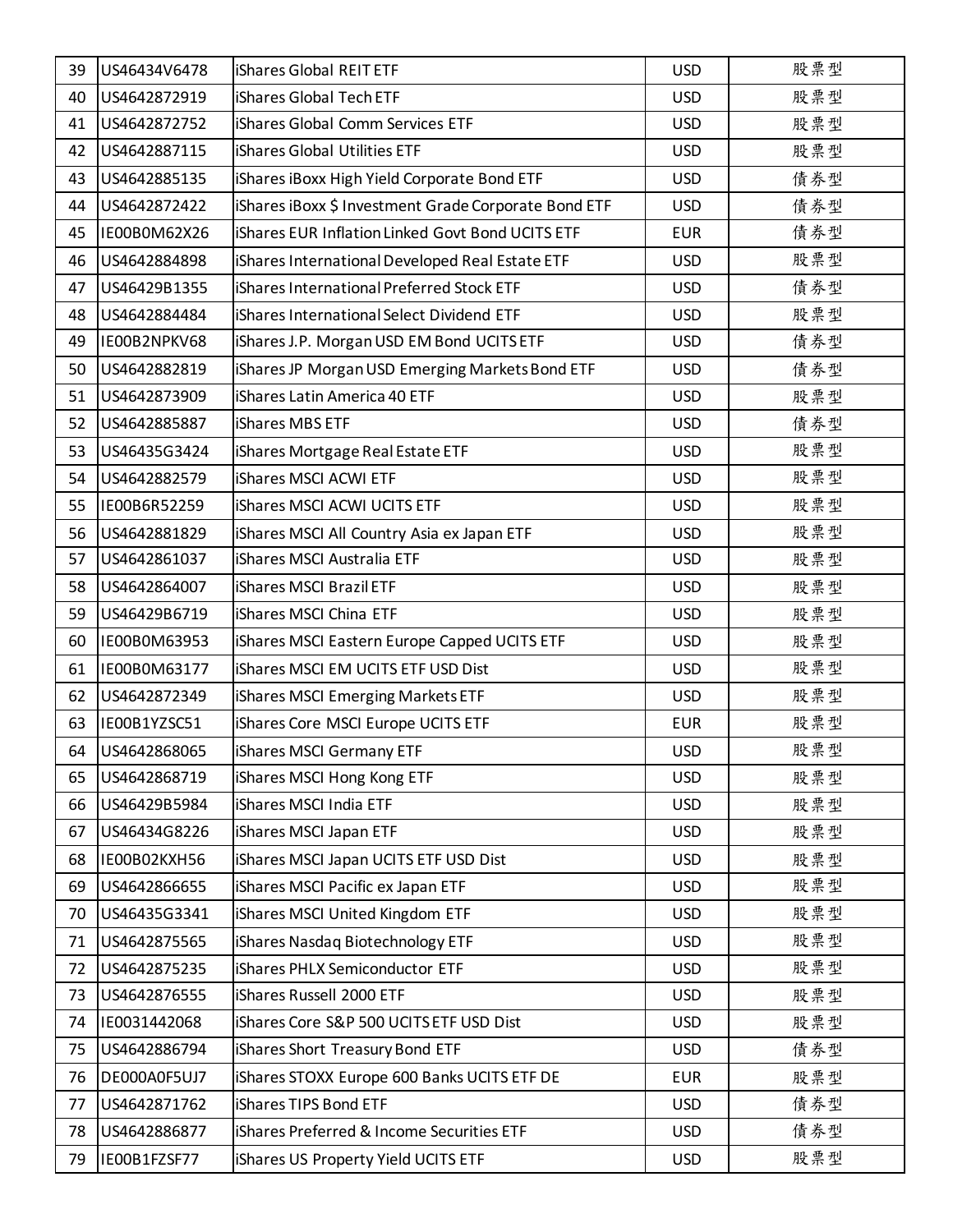| 80  | US4642877397      | <b>iShares U.S. Real Estate ETF</b>                                       | <b>USD</b> | 股票型 |
|-----|-------------------|---------------------------------------------------------------------------|------------|-----|
| 81  | LU1834983477      | Lyxor STOXX Europe 600 Banks UCITS ETF                                    | <b>EUR</b> | 股票型 |
| 82  | JP3047010008      | <b>NEXT FUNDS REIT INDEX ETF</b>                                          | <b>JPY</b> | 股票型 |
| 83  | US46138E3624      | Invesco S&P 500 High Dividend Low Volatility ETF                          | <b>USD</b> | 股票型 |
| 84  | US46138G5080      | <b>Invesco Senior Loan ETF</b>                                            | <b>USD</b> | 債券型 |
| 85  | US78468R2004      | SPDR Bloomberg Barclays Investment Grade Floating Rate<br>ETF             | <b>USD</b> | 債券型 |
| 86  | US78467V6083      | SPDR Blackstone / GSO Senior Loan ETF                                     | <b>USD</b> | 債券型 |
| 87  | US78464A3591      | SPDR Bloomberg Barclays Convertible Securities ETF                        | <b>USD</b> | 債券型 |
| 88  | US78464A4904      | SPDR FTSE International Government Inflation-Protected<br><b>Bond ETF</b> | <b>USD</b> | 債券型 |
| 89  | US78464A6073      | <b>SPDR Dow Jones REIT ETF</b>                                            | <b>USD</b> | 股票型 |
| 90  | US78462F1030      | SPDR S&P 500 ETF Trust                                                    | <b>USD</b> | 股票型 |
| 91  | US78464A7550      | SPDR S&P Metals & Mining ETF                                              | <b>USD</b> | 股票型 |
| 92  | US92189F4524      | VanEck Vectors Mortgage REIT Income ETF                                   | <b>USD</b> | 股票型 |
| 93  | US92189F4292      | VanEck Vectors Preferred Securities ex Financials ETF                     | <b>USD</b> | 債券型 |
| 94  | US92189F4862      | VanEck Vectors Investment Grade Floating Rate ETF                         | <b>USD</b> | 債券型 |
| 95  | US9219088443      | Vanguard Dividend Appreciation ETF                                        | <b>USD</b> | 股票型 |
| 96  | IE00B8GKDB10      | Vanguard FTSE All-World High Dividend Yield UCITS ETF                     | <b>USD</b> | 股票型 |
| 97  | US9219464065      | Vanguard High Dividend Yield ETF                                          | <b>USD</b> | 股票型 |
| 98  | US9229085538      | Vanguard Real Estate ETF                                                  | <b>USD</b> | 股票型 |
| 99  | US97717W3152      | WisdomTree Emerging Markets High Dividend Fund                            | <b>USD</b> | 股票型 |
| 100 | US97717W2816      | WisdomTree Emerging Markets SmallCap Dividend Fund                        | <b>USD</b> | 股票型 |
| 101 | US4642886539      | iShares 10-20 Year Treasury Bond ETF                                      | <b>USD</b> | 債券型 |
| 102 | US4642874329      | iShares 20+ Year Treasury Bond ETF                                        | <b>USD</b> | 債券型 |
| 103 | IE00BYXYYP94      | iShares USD Short Duration Corp Bond UCITS ETF                            | <b>USD</b> | 債券型 |
|     | 104 US4642872265  | iShares Core U.S. Aggregate Bond ETF                                      | <b>USD</b> | 債券型 |
|     | 105  IE00B3F81409 | iShares Core Global Aggregate Bond UCITS ETF                              | <b>USD</b> | 債券型 |
|     | 106 IE00BCRY6003  | Shares USD Short Duration High Yield Corp Bond UCITS<br>ETF               | <b>USD</b> | 債券型 |
| 107 | IE00B8FHGS14      | iShares Edge MSCI World Minimum Volatility UCITS ETF                      | <b>USD</b> | 股票型 |
| 108 | US4642873099      | iShares S&P 500 Growth ETF                                                | <b>USD</b> | 股票型 |
|     | 109 US46432F3394  | iShares MSCI USA Quality Factor ETF                                       | <b>USD</b> | 股票型 |
|     | 110 US4642864759  | iShares MSCI Emerging Markets Small-Cap ETF                               | <b>USD</b> | 股票型 |
|     | 111 IE00B66F4759  | <b>iShares EUR High Yield Corp Bond UCITS ETF</b>                         | <b>EUR</b> | 債券型 |
| 112 | IE00B4WXJJ64      | <b>iShares Core EUR Govt Bond UCITS ETF</b>                               | <b>EUR</b> | 債券型 |
| 113 | IE00B3F81R35      | <b>iShares Core EUR Corp Bond UCITS ETF</b>                               | <b>EUR</b> | 債券型 |
|     | 114 US33733E2037  | First Trust NYSE Arca Biotechnology Index Fund                            | <b>USD</b> | 股票型 |
|     | 115 US33734H1068  | First Trust Value Line Dividend Index Fund                                | <b>USD</b> | 股票型 |
|     | 116 US33733E3027  | First Trust Dow Jones Internet Index Fund                                 | <b>USD</b> | 股票型 |
| 117 | US92204A1088      | Vanguard Consumer Discretionary ETF                                       | <b>USD</b> | 股票型 |
|     | 118 US92204A3068  | Vanguard Energy ETF                                                       | <b>USD</b> | 股票型 |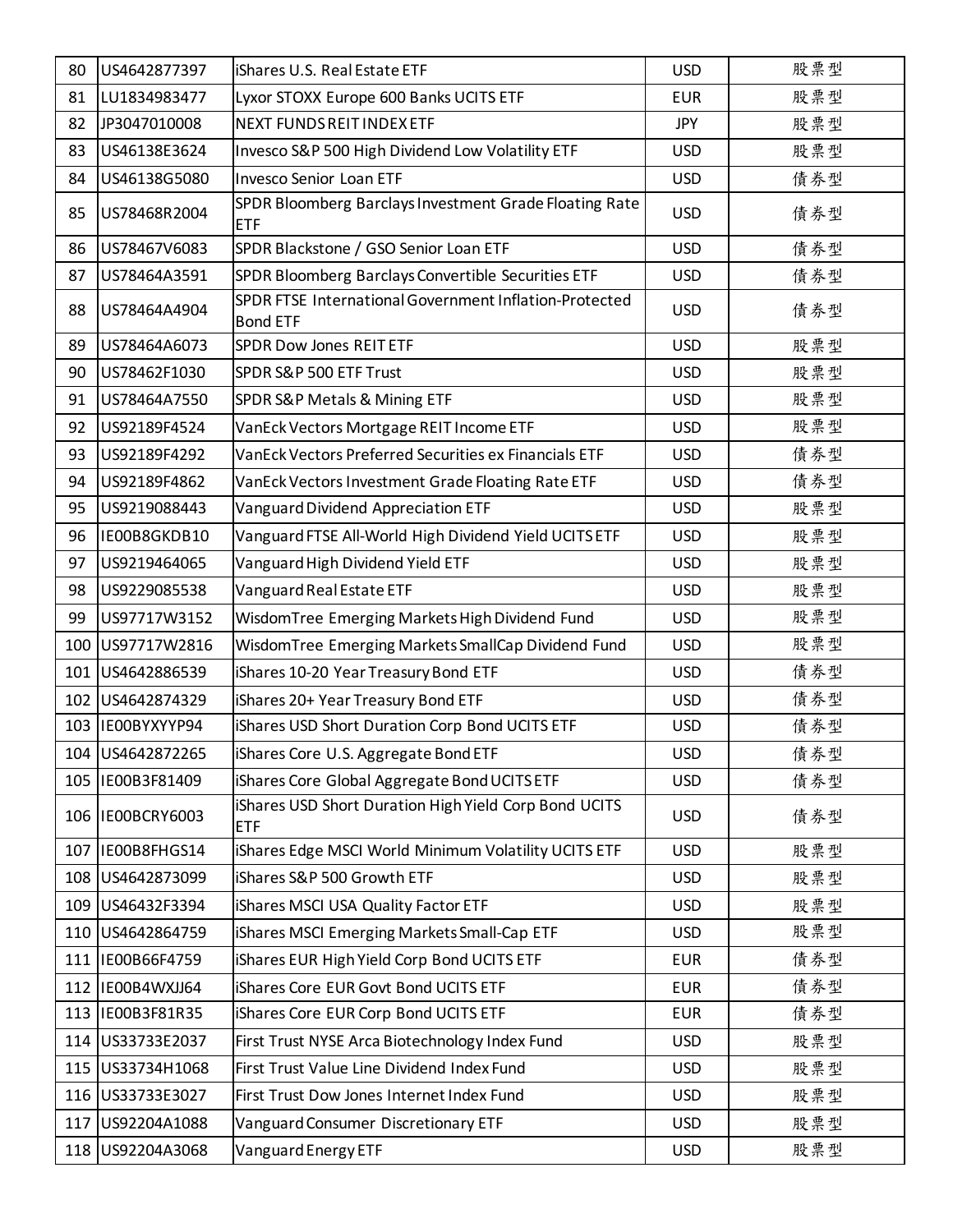| 119 US92204A4058  | Vanguard Financials ETF                                  | <b>USD</b> | 股票型 |
|-------------------|----------------------------------------------------------|------------|-----|
| 120 US92204A5048  | Vanguard Health Care ETF                                 | <b>USD</b> | 股票型 |
| 121 US92204A6038  | Vanguard Industrials ETF                                 | <b>USD</b> | 股票型 |
| 122 US92204A8018  | Vanguard Materials ETF                                   | <b>USD</b> | 股票型 |
| 123 US92204A7028  | Vanguard Information Technology ETF                      | <b>USD</b> | 股票型 |
| 124 US92204A8760  | Vanguard Utilities ETF                                   | <b>USD</b> | 股票型 |
| 125 US92204A8844  | Vanguard Communication Services ETF                      | <b>USD</b> | 股票型 |
| 126 US92204A2078  | Vanguard Consumer Staples ETF                            | <b>USD</b> | 股票型 |
| 127 US9220428588  | Vanguard FTSE Emerging Markets ETF                       | <b>USD</b> | 股票型 |
| 128 US4642874089  | iShares S&P 500 Value ETF                                | <b>USD</b> | 股票型 |
| 129 SG2D83975482  | iShares Barclays USD Asia High Yield Bond Index ETF      | <b>USD</b> | 債券型 |
| 130 DE0005933956  | <b>iShares Core EURO STOXX 50 UCITS ETF DE</b>           | <b>EUR</b> | 股票型 |
| 131  IE00B0M62S72 | <b>iShares Euro Dividend UCITS ETF</b>                   | <b>EUR</b> | 股票型 |
| 132 IE00B14X4T88  | iShares Asia Pacific Dividend UCITS ETF                  | <b>USD</b> | 股票型 |
| 133 IE00BYM31M36  | iShares Fallen Angels High Yield Corp Bond UCITS ETF     | <b>USD</b> | 債券型 |
| 134 US46431W6066  | iShares Interest Rate Hedged High Yield Bond ETF         | <b>USD</b> | 債券型 |
| 135 US92189F1066  | VanEck Vectors Gold Miners ETF                           | <b>USD</b> | 股票型 |
| 136 US4642875151  | iShares Expanded Tech-Software Sector ETF                | <b>USD</b> | 股票型 |
| 137 US46434G1031  | iShares Core MSCI Emerging Markets ETF                   | <b>USD</b> | 股票型 |
| 138 US92206C4096  | Vanguard Short-Term Corporate Bond ETF                   | <b>USD</b> | 債券型 |
| 139 US4642874576  | iShares 1-3 Year Treasury Bond ETF                       | <b>USD</b> | 債券型 |
| 140 US92189H3003  | VanEck Vectors J.P. Morgan EM Local Currency Bond ETF    | <b>USD</b> | 債券型 |
| 141 US46429B2916  | iShares Aaa - A Rated Corporate Bond ETF                 | <b>USD</b> | 債券型 |
| 142 US46435G4414  | iShares Trust iShares ESG Advanced High Yield            | <b>USD</b> | 債券型 |
| 143 US92206C8139  | Vanguard Long-Term Corporate Bond ETF                    | <b>USD</b> | 債券型 |
| 144 US92206C8709  | Vanguard Intermediate-Term Corporate Bond ETF            | <b>USD</b> | 債券型 |
| 145 US46090E1038  | Invesco QQQ Trust Series 1                               | <b>USD</b> | 股票型 |
| 146 IE00BYPC1H27  | iShares China CNY Bond UCITS ETF                         | <b>USD</b> | 債券型 |
| 147 IE00BF4RFH31  | Ishares III PLC - Ishares Msci World Small Cap UCITS ETF | <b>USD</b> | 股票型 |
| 148 US9229087518  | Vanguard Small-Cap ETF                                   | <b>USD</b> | 股票型 |
| 149 US46137V5306  | Invesco Nasdaq Internet ETF                              | <b>USD</b> | 股票型 |
| 150  IE00BP3QZ601 | Shares Edge MSCI World Quality Factor UCITS ETF          | <b>USD</b> | 股票型 |
| 151  IE00BP3QZB59 | iShares Edge MSCI World Value Factor UCITS ETF           | <b>USD</b> | 股票型 |
| 152 IE00B4L5Y983  | iShares Core MSCI World UCITS ETF                        | <b>USD</b> | 股票型 |
| 153  IE00BP3QZ825 | iShares Edge MSCI World Momentum Factor UCITS ETF        | <b>USD</b> | 股票型 |
| 154 US4642876480  | iShares Russell 2000 Growth ETF                          | <b>USD</b> | 股票型 |
| 155 US46435G4257  | iShares Trust iShares ESG Aware MSCI USA ETF             | <b>USD</b> | 股票型 |
| 156 IE00BYVJRR92  | iShares MSCI USA SRI UCITS ETF                           | <b>USD</b> | 股票型 |
| 157 IE00BFNM3G45  | iShares MSCI USA ESG Screened UCITS ETF                  | <b>USD</b> | 股票型 |
| 158 US9219107334  | Vanguard ESG US Stock ETF                                | <b>USD</b> | 股票型 |
| 159 US46435U3665  | iShares Self-Driving EV and Tech ETF                     | <b>USD</b> | 股票型 |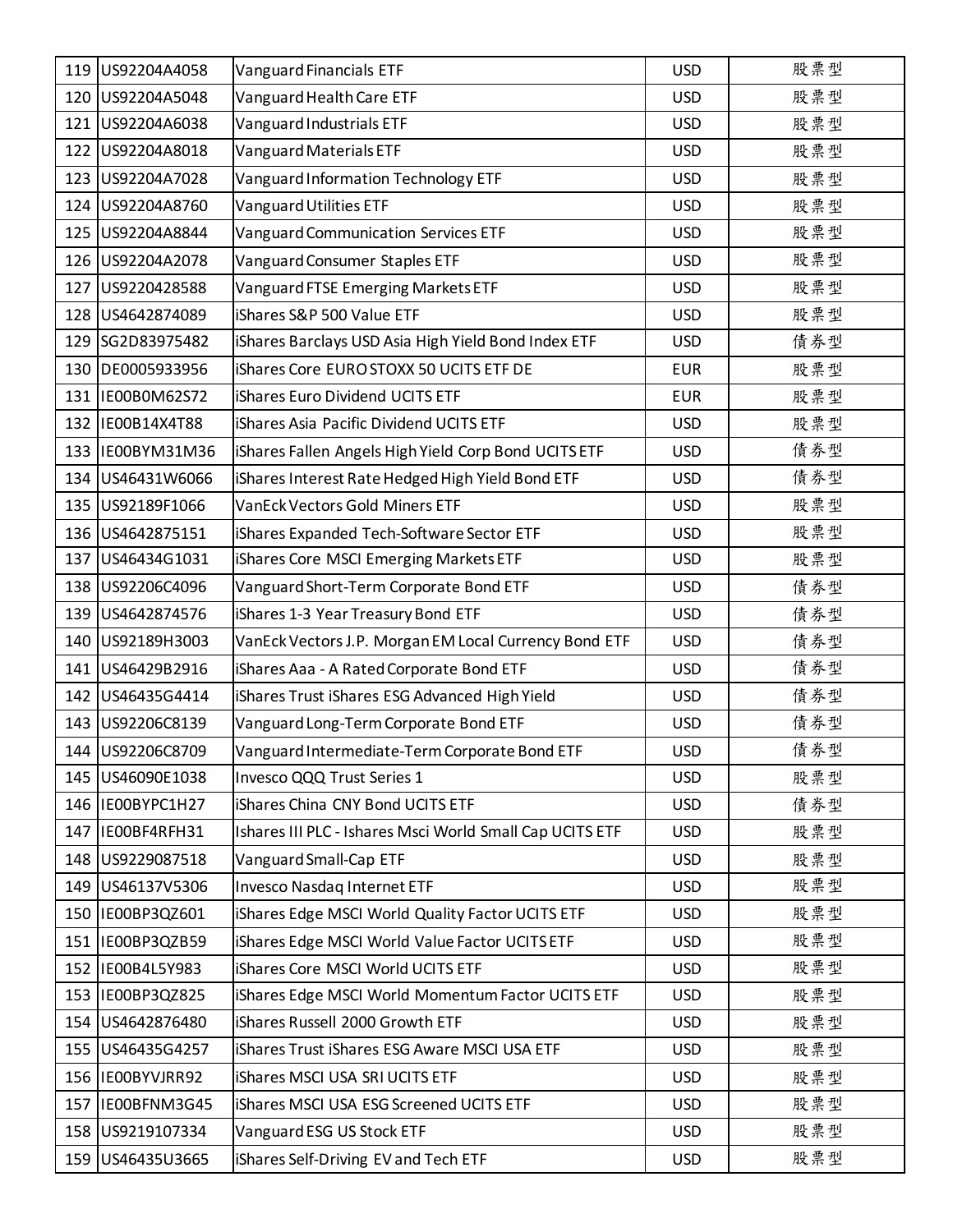|     | 160 US37954Y6243   | Global X Autonomous & Electric Vehicles ETF                                  | <b>USD</b> | 股票型 |
|-----|--------------------|------------------------------------------------------------------------------|------------|-----|
|     | 161 US33733E5006   | First Trust NASDAQ Clean Edge Green Energy Index Fund                        | <b>USD</b> | 股票型 |
|     | 162 US33736G1067   | First Trust Global Wind Energy ETF                                           | <b>USD</b> | 股票型 |
|     | 163 US33737A1088   | First Trust NASDAQ Clean Edge Smart Grid Infrastructure<br><b>Index Fund</b> | <b>USD</b> | 股票型 |
|     | 164 US0321081020   | Amplify Online Retail ETF                                                    | <b>USD</b> | 股票型 |
|     | 165 US37954Y4677   | Global X E-Commerce ETF                                                      | <b>USD</b> | 股票型 |
|     | 166 US46435G1022   | iShares Convertible Bond ETF                                                 | <b>USD</b> | 債券型 |
|     | 167 IE00BYZTVT56   | <b>iShares EUR Corp Bond ESG UCITS ETF</b>                                   | <b>EUR</b> | 債券型 |
|     | 168 US46435U5496   | iShares ESG Aware US Aggregate Bond ETF                                      | <b>USD</b> | 債券型 |
| 169 | US46435G1931       | iShares ESG Aware USD Corporate Bond ETF                                     | <b>USD</b> | 債券型 |
|     | 170 US46436E6014   | iShares ESG MSCI EM Leaders ETF                                              | <b>USD</b> | 股票型 |
|     | 171 US4642862514   | iShares JP Morgan EM Corporate Bond ETF                                      | <b>USD</b> | 債券型 |
|     | 172 US00214Q1040   | <b>ARK Innovation ETF</b>                                                    | <b>USD</b> | 股票型 |
|     | 173 IE00BKM4GZ66   | <b>iShares Core MSCI EM IMI UCITS ETF</b>                                    | <b>USD</b> | 股票型 |
|     | 174 US46429B7477   | iShares 0-5 Year TIPS Bond ETF                                               | <b>USD</b> | 債券型 |
|     | 175   IEOOBCLWRB83 | iShares USD Corp Bond Interest Rate Hedged UCITS ETF                         | <b>USD</b> | 債券型 |
|     | 176 US9220428745   | Vanguard FTSE Europe ETF                                                     | <b>USD</b> | 股票型 |
| 177 | US46435U7138       | iShares US Infrastructure ETF                                                | <b>USD</b> | 股票型 |
| 178 | US37954Y6730       | Global X US Infrastructure Development ETF                                   | <b>USD</b> | 股票型 |
| 179 | US9220427424       | Vanguard Total World Stock ETF                                               | <b>USD</b> | 股票型 |
| 180 | US9229087443       | Vanguard Value ETF                                                           | <b>USD</b> | 股票型 |
| 181 | US9229087369       | Vanguard Growth ETF                                                          | <b>USD</b> | 股票型 |
| 182 | IE00BFNM3J75       | iShares MSCI World ESG Screened UCITS ETF                                    | <b>USD</b> | 股票型 |
|     | 183 US46434V4648   | iShares MSCI ACWI Low Carbon Target ETF                                      | <b>USD</b> | 股票型 |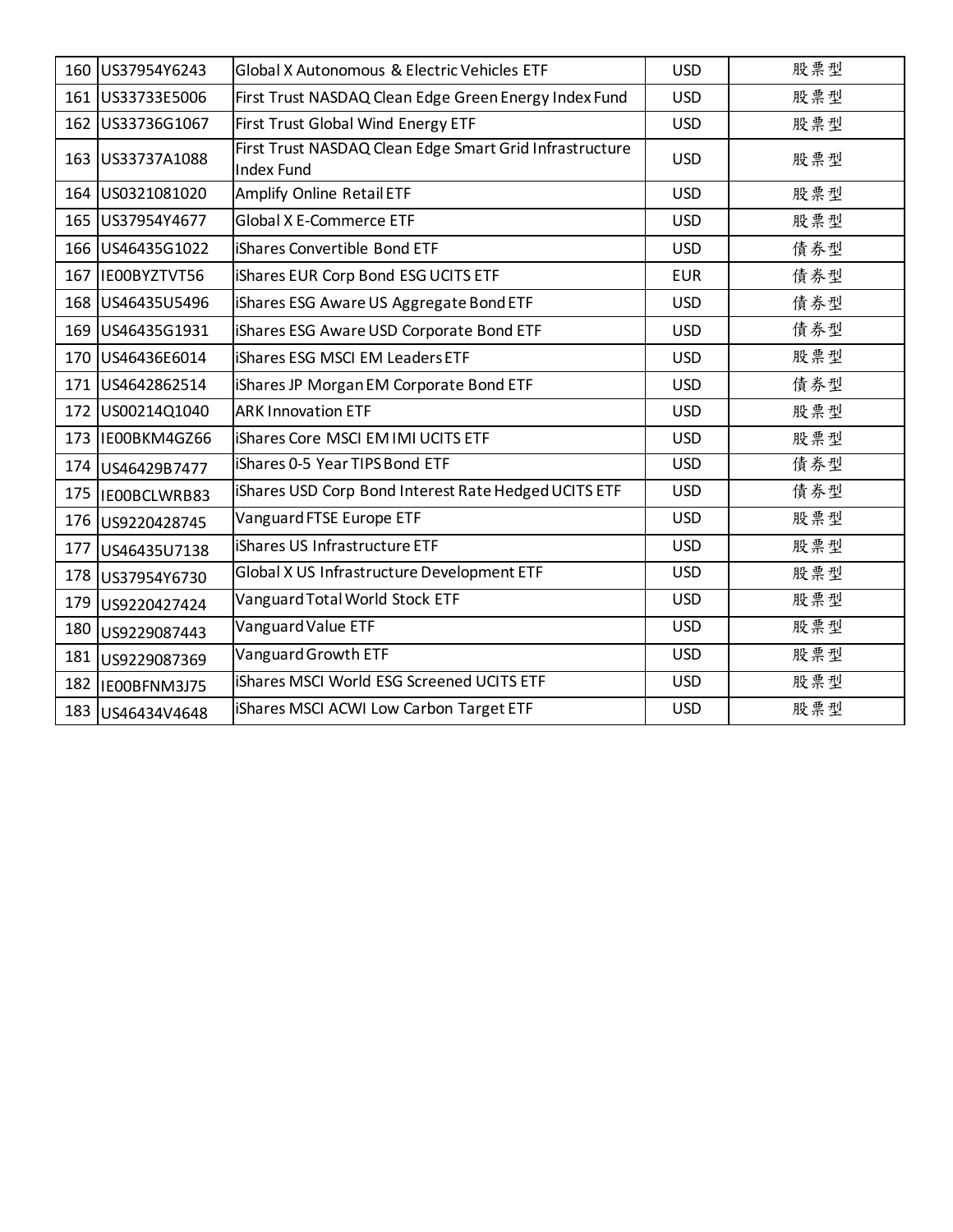附件:「保誠人壽全權委託霸菱投顧歐元投資帳戶-精乘五帳戶」可供投資之子基金(含 ETF)一覽表

生效日: 2021 年 11 月 05 日

子基金(含 ETF)檔數: 231 檔(共同基金 55 檔+ETF 176 檔)

共同基金(55 檔)

| No.            | <b>ISIN</b>  | 中文基金名稱                                               | 計價幣別       | 基金類型(中文)              |
|----------------|--------------|------------------------------------------------------|------------|-----------------------|
| 1              | LU0416337607 | 晉達環球策略基金-投資評級公司債券基金C                                 | <b>EUR</b> | 固定收益型/投資級公司債(企        |
|                |              | 收益-2股份(歐元避險)                                         |            | 業債)                   |
| 2              | LU0386383433 | 晉達環球策略基金-歐洲股票基金1累積股份<br>(歐元)                         | <b>EUR</b> | 股票型/一般型               |
| 3              | TW000T3775D5 | 國泰優勢收益傘型證券投資信託基金之主順位<br>資產抵押高收益債券證券投資信託基金A類型<br>(美元) | <b>USD</b> | 固定收益型/高收益債券           |
| 4              | LU0346388456 | 富達基金-歐洲小型企業基金Y股累積歐元                                  | <b>EUR</b> | 股票型/中小型               |
| 5              | LU0346390270 | 富達基金-歐洲高收益基金Y股累積歐元                                   | <b>EUR</b> | 固定收益型/高收益债券           |
| 6              | LU0936577138 | 富達基金-歐洲動能基金Y股歐元                                      | <b>EUR</b> | 股票型/一般型               |
| $\overline{7}$ | HK0000055670 | 摩根日本(日圓)基金                                           | <b>JPY</b> | 股票型/一般型               |
| 8              | LU0714440665 | 摩根新興市場企業債券基金-JPM 新興市場企<br>業債券(歐元對沖)-A股(每季派息)         | <b>EUR</b> | 固定收益型/新興市場債           |
| 9              | LU0072845869 | 摩根新興市場債券基金-JPM 新興市場債券(歐<br>元對沖)-A股(分派)               | <b>EUR</b> | 固定收益型/新興市場債           |
| 10             | LU0247994923 | 摩根歐洲策略股息基金-JPM 歐洲策略股息(歐<br>元)-1 股(累計)                | <b>EUR</b> | 股票型/一般型               |
| 11             | IE00B3BC5X37 | 霸菱大東協基金1歐元累積                                         | <b>EUR</b> | 股票型/一般型               |
| 12             | IE00B3NB3563 | 霸菱全球新興市場基金1歐元累積                                      | <b>EUR</b> | 股票型/一般型               |
| 13             | IE0004851352 | 霸菱全球資源基金-A 類歐元                                       | <b>EUR</b> | 股票型/天然資源              |
| 14             | GB00B3B9VB40 | 霸菱全球農業基金A歐元                                          | <b>EUR</b> | 股票型/其他產業              |
| 15             | IE0032158341 | 霸菱成熟及新興市場高收益債券基金A歐元避<br>險 配息型                        | <b>EUR</b> | 固定收益型/高收益债券           |
| 16             | IE00B3L6P915 | 霸菱成熟及新興市場高收益債券基金1歐元累<br>積                            | <b>EUR</b> | 固定收益型/高收益债券           |
| 17             | IE0009HL3FB0 | 霸菱全球平衡基金A美元累積                                        | <b>USD</b> | 平衡型(混合型)/平衡型(混合<br>型) |
| 18             | IE0004868604 | 霸菱亞洲增長基金-A 類歐元                                       | <b>EUR</b> | 股票型/一般型               |
| 19             | IE0004851022 | 霸菱拉丁美洲基金A歐元配息                                        | <b>EUR</b> | 股票型/一般型               |
| 20             | IE0004852103 | 霸菱東歐基金-A 類歐元                                         | <b>EUR</b> | 股票型/一般型               |
| 21             | IE0004866889 | 霸菱香港中國基金-A 類歐元                                       | <b>EUR</b> | 股票型/一般型               |
| 22             | IE0004866996 | 霸菱國際債券基金-A 類歐元                                       | <b>EUR</b> | 固定收益型/一般型(未設定條<br>件)  |
| 23             | GB0008192063 | 霸菱德國增長基金A歐元累積                                        | <b>EUR</b> | 股票型/一般型               |
| 24             | GB0030655780 | 霸菱歐洲精選信託基金A歐元配息                                      | <b>EUR</b> | 股票型/一般型               |
| 25             | IE0004866772 | 霸菱歐寶基金-A 類歐元                                         | <b>EUR</b> | 股票型/一般型               |
| 26             | IE0000829451 | 霸菱澳洲基金-A 類美元                                         | <b>USD</b> | 股票型/一般型               |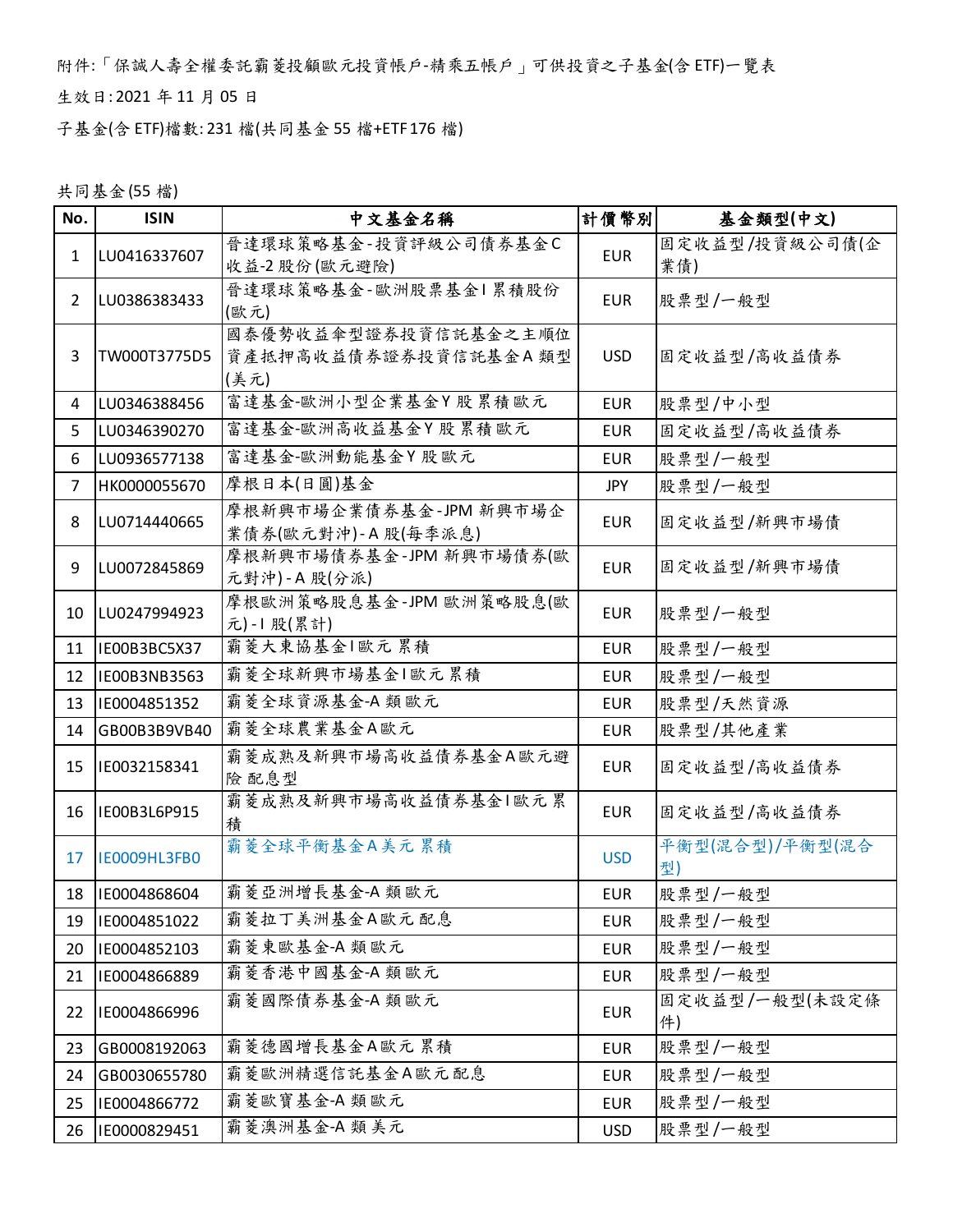| 27 | IE00BFM0L103 | 霸菱優先順位資產抵押債券基金-G 類美元累積<br>型                  | <b>USD</b> | 固定收益型/高收益債券           |
|----|--------------|----------------------------------------------|------------|-----------------------|
| 28 | IE00BFM0L327 | 霸菱優先順位資產抵押債券基金-G類歐元避險<br>累積型                 | <b>EUR</b> | 固定收益型/高收益債券           |
| 29 | IE0000838189 | 霸菱韓國基金A美元累積                                  | <b>USD</b> | 股票型/一般型               |
| 30 | IE00B44PCR96 | 霸菱優先順位資產抵押債券基金-l 類美元累積<br>型                  | <b>USD</b> | 固定收益型/高收益債券           |
| 31 | IE00B3L6NX17 | 霸菱東歐基金-1 類美元累積                               | <b>USD</b> | 股票型/一般型               |
| 32 | LU0210536198 | 摩根美國企業成長基金-JPM 美國企業成長(美<br>元)-A股(累計)         | <b>USD</b> | 股票型/一般型               |
| 33 | GB00B9M3QX41 | 霸菱德國增長基金 累積                                  | <b>GBP</b> | 股票型/一般型               |
| 34 | LU0345764160 | 晉達環球策略基金-投資評級公司債券基金1累<br>積股份                 | <b>USD</b> | 固定收益型/投資級公司債(企<br>業債) |
| 35 | LU0353649436 | 富達基金-全球通膨連結債券基金Y股累積歐<br>元避險                  | <b>EUR</b> | 固定收益型/通膨聯繫債券          |
| 36 | LU0370789058 | 富達基金-全球聚焦基金Y股累積美元                            | <b>USD</b> | 股票型/一般型               |
| 37 | LU0346388373 | 富達基金-歐洲基金Y股累積歐元                              | <b>EUR</b> | 股票型/一般型               |
| 38 | LU0607517819 | 景順新興市場企業債券基金C(歐元對沖)歐元                        | <b>EUR</b> | 固定收益型/新興市場債           |
| 39 | LU1775956243 | 景順新興市場債券基金 C(歐元對沖)股歐元                        | <b>EUR</b> | 固定收益型/新興市場債           |
| 40 | LU0512128439 | 摩根新興市場企業債券基金-JPM 新興市場企<br>業債券(美元)-1股(累計)     | <b>USD</b> | 固定收益型/新興市場債           |
| 41 | LU0973522674 | 摩根新興市場債券基金-JPM 新興市場債券(美<br>元)-1 股(累計)        | <b>USD</b> | 固定收益型/新興市場債           |
| 42 | LU0248059726 | 摩根美國企業成長基金-JPM 美國企業成長(美<br>元)-1 股(累計)        | <b>USD</b> | 股票型/一般型               |
| 43 | LU0408846375 | 摩根環球企業債券基金-JPM 環球企業債券(美<br>元)-A股(累計)         | <b>USD</b> | 固定收益型/投資級公司債(企<br>業債) |
| 44 | LU0408847183 | 摩根環球企業債券基金-JPM 環球企業債券(美<br>元)-1 股(累計)        | <b>USD</b> | 固定收益型/投資級公司債(企<br>業債) |
| 45 | LU0332400406 | 摩根新興市場本地貨幣債券基金-JPM 新興市<br>場本地貨幣債券(美元)-A股(累計) | <b>USD</b> | 固定收益型/新興市場債           |
| 46 | LU0332401552 | 摩根新興市場本地貨幣債券基金-JPM 新興市<br>場本地貨幣債券(美元)-1股(累計) | <b>USD</b> | 固定收益型/新興市場債           |
| 47 | IE00BD3JRX66 | 霸菱美元貨幣基金-G 類美元累積型                            | <b>USD</b> | 貨幣市場型基金               |
| 48 | IE00B7PD0D50 | 霸菱環球高息債券基金-1 類美元累積型                          | <b>USD</b> | 固定收益型/高收益債券           |
| 49 | IE00BFM0MR39 | 霸菱環球高息債券基金-G 類歐元避險累積型                        | EUR        | 固定收益型/高收益債券           |
| 50 | LU0225737302 | 摩根士丹利美國優勢基金A美元                               | <b>USD</b> | 股票型/一般型               |
| 51 | LU0552385295 | 摩根士丹利環球機會基金A                                 | <b>USD</b> | 股票型/一般型               |
| 52 | LU0073232471 | 摩根士丹利美國增長基金A美元                               | <b>USD</b> | 股票型/一般型               |
| 53 | LU0238206337 | 富達基金-新興市場債券基金(Y 類股份累計股份<br>-美元)              | <b>USD</b> | 固定收益型/新興市場債           |
| 54 | LU0605512606 | 富達基金-亞洲債券基金Y 股累計美元                           | <b>USD</b> | 固定收益型/複合債             |
| 55 | LU0370790650 | 富達基金-亞洲高收益基金(Y 類股份累計股份-<br>美元)               | <b>USD</b> | 固定收益型/高收益債券           |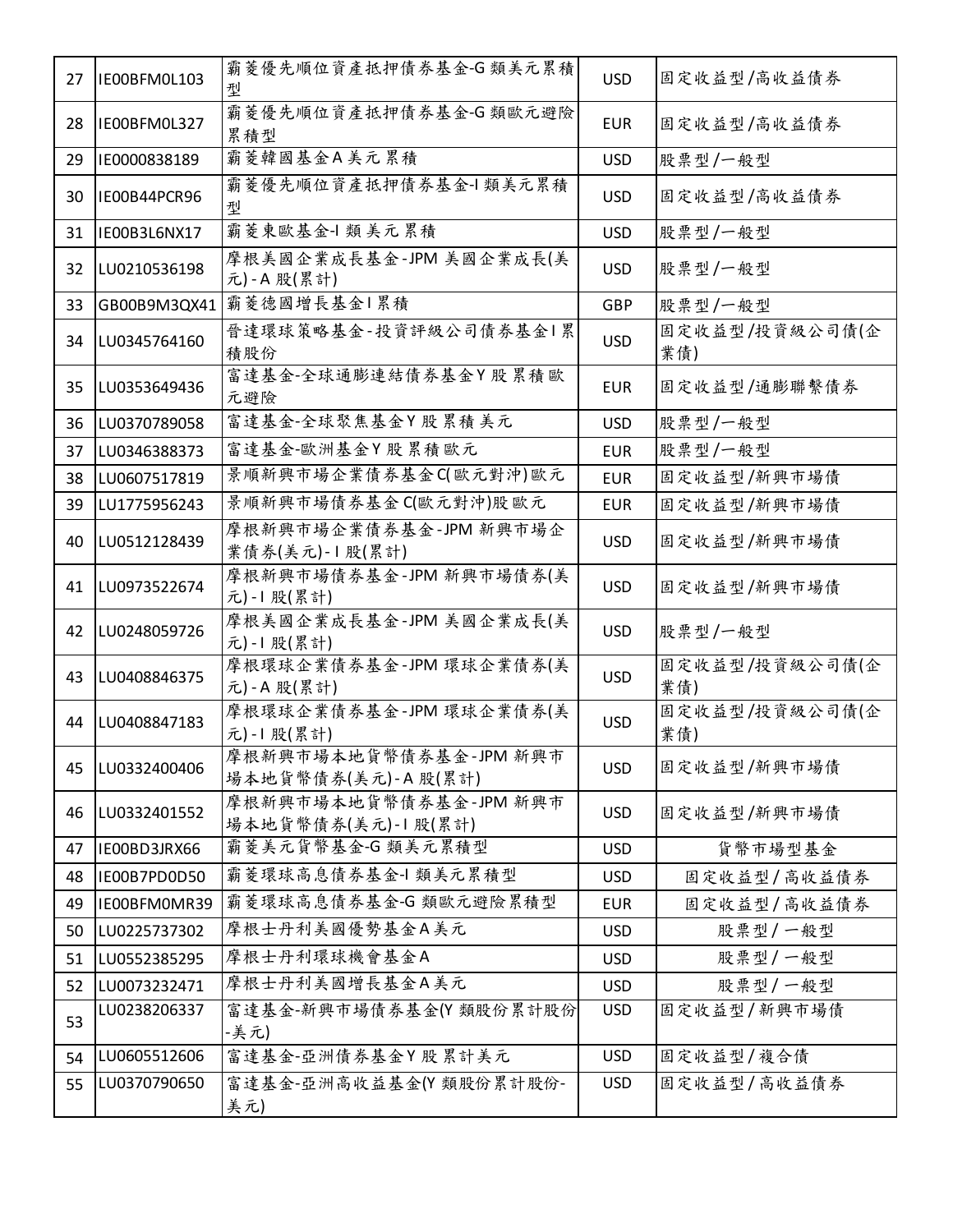ETF (176 檔)

| No.            | <b>ISIN</b>  | ETF 名稱                                                                      | 計價幣別       | 種類  |
|----------------|--------------|-----------------------------------------------------------------------------|------------|-----|
| 1              | US4642881829 | iShares MSCI All Country Asia ex Japan ETF                                  | <b>USD</b> | 股票型 |
| $\overline{2}$ | US4642861037 | iShares MSCI Australia ETF                                                  | <b>USD</b> | 股票型 |
| 3              | US4642864007 | iShares MSCI Brazil ETF                                                     | <b>USD</b> | 股票型 |
| 4              | US46429B6719 | iShares MSCI China ETF                                                      | <b>USD</b> | 股票型 |
| 5              | IE00BKX55S42 | Vanguard FTSE Developed Europe ex UK UCITS ETF                              | <b>EUR</b> | 股票型 |
| 6              | DE0002635307 | iShares STOXX Europe 600 UCITS ETF DE                                       | <b>EUR</b> | 股票型 |
| $\overline{7}$ | LU0322253906 | Xtrackers MSCI Europe Small Cap UCITS ETF                                   | <b>EUR</b> | 股票型 |
| 8              | IE00B86MWN23 | iShares Edge MSCI Europe Minimum Volatility UCITS ETF                       | <b>EUR</b> | 股票型 |
| 9              | IE00BQN1K562 | iShares Edge MSCI Europe Quality Factor UCITS ETF                           | <b>EUR</b> | 股票型 |
| 10             | DE000A0H08R2 | iShares STOXX Europe 600 Telecommunications UCITS ETF<br><b>DE</b>          | <b>EUR</b> | 股票型 |
| 11             | IE00BKWQ0D84 | SPDR MSCI Europe Consumer Staples UCITS ETF                                 | <b>EUR</b> | 股票型 |
| 12             | DE000A0H08M3 | iShares STOXX Europe 600 Oil & Gas UCITS ETF DE                             | <b>EUR</b> | 股票型 |
| 13             | IE00BKWQ0G16 | SPDR MSCI Europe Financials UCITS ETF                                       | <b>EUR</b> | 股票型 |
| 14             | DE000A0Q4R36 | iShares STOXX Europe 600 Health Care UCITS ETF DE                           | <b>EUR</b> | 股票型 |
| 15             | DE000A0H08J9 | iShares STOXX Europe 600 Industrial Goods & Services<br><b>UCITS ETF DE</b> | <b>EUR</b> | 股票型 |
| 16             | DE000A0F5UK5 | iShares STOXX Europe 600 Basic Resources UCITS ETF DE                       | <b>EUR</b> | 股票型 |
| 17             | LU1681039480 | Amundi Ftse Epra Europe Real Estate UCITS ETF                               | <b>EUR</b> | 股票型 |
| 18             | DE000A0H08Q4 | iShares STOXX Europe 600 Technology UCITS ETF DE                            | <b>EUR</b> | 股票型 |
| 19             | DE000A0Q4R02 | iShares STOXX Europe 600 Utilities UCITS ETF DE                             | <b>EUR</b> | 股票型 |
| 20             | DE0005933956 | iShares Core EURO STOXX 50 UCITS ETF DE                                     | <b>EUR</b> | 股票型 |
| 21             | DE000A0D8Q07 | iShares EURO STOXX UCITS ETF DE                                             | <b>EUR</b> | 股票型 |
| 22             | IE00B5M1WJ87 | SPDR S&P Euro Dividend Aristocrats UCITS ETF                                | <b>EUR</b> | 股票型 |
| 23             | IE00B0M62S72 | iShares Euro Dividend UCITS ETF                                             | <b>EUR</b> | 股票型 |
| 24             | FR0007052782 | Lyxor CAC 40 DR UCITS ETF                                                   | <b>EUR</b> | 股票型 |
| 25             | LU0274211480 | Xtrackers DAX UCITS ETF                                                     | <b>EUR</b> | 股票型 |
| 26             | LU0252633754 | Lyxor DAX DR UCITS ETF                                                      | <b>EUR</b> | 股票型 |
| 27             | FR0010315770 | Lyxor MSCI World UCITS ETF                                                  | <b>EUR</b> | 股票型 |
| 28             | IE00B441G979 | iShares MSCI World EUR Hedged UCITS ETF Acc                                 | <b>EUR</b> | 股票型 |
| 29             | FR0010429068 | Lyxor MSCI Emerging Markets UCITS ETF                                       | <b>EUR</b> | 股票型 |
| 30             | IE00B44Z5B48 | SPDR MSCI ACWI ETF                                                          | <b>EUR</b> | 股票型 |
| 31             | US4642882579 | iShares MSCI ACWI ETF                                                       | <b>USD</b> | 股票型 |
| 32             | IE00BYTRR970 | SPDR MSCI World Financials UCITS ETF                                        | <b>EUR</b> | 股票型 |
| 33             | FR0010361683 | Lyxor MSCI India UCITS ETF                                                  | <b>EUR</b> | 股票型 |
| 34             | US46429B5984 | iShares MSCI India ETF                                                      | <b>USD</b> | 股票型 |
| 35             | US4642872349 | iShares MSCI Emerging Markets ETF                                           | <b>USD</b> | 股票型 |
| 36             | FR0010010827 | Lyxor FTSE MIB UCITS ETF                                                    | <b>EUR</b> | 股票型 |
| 37             | IE00B1XNH568 | iShares FTSE MIB UCITS ETF EUR Dist                                         | <b>EUR</b> | 股票型 |
| 38             | IE00B42Z5J44 | iShares MSCI Japan EUR Hedged UCITS ETF Acc                                 | <b>EUR</b> | 股票型 |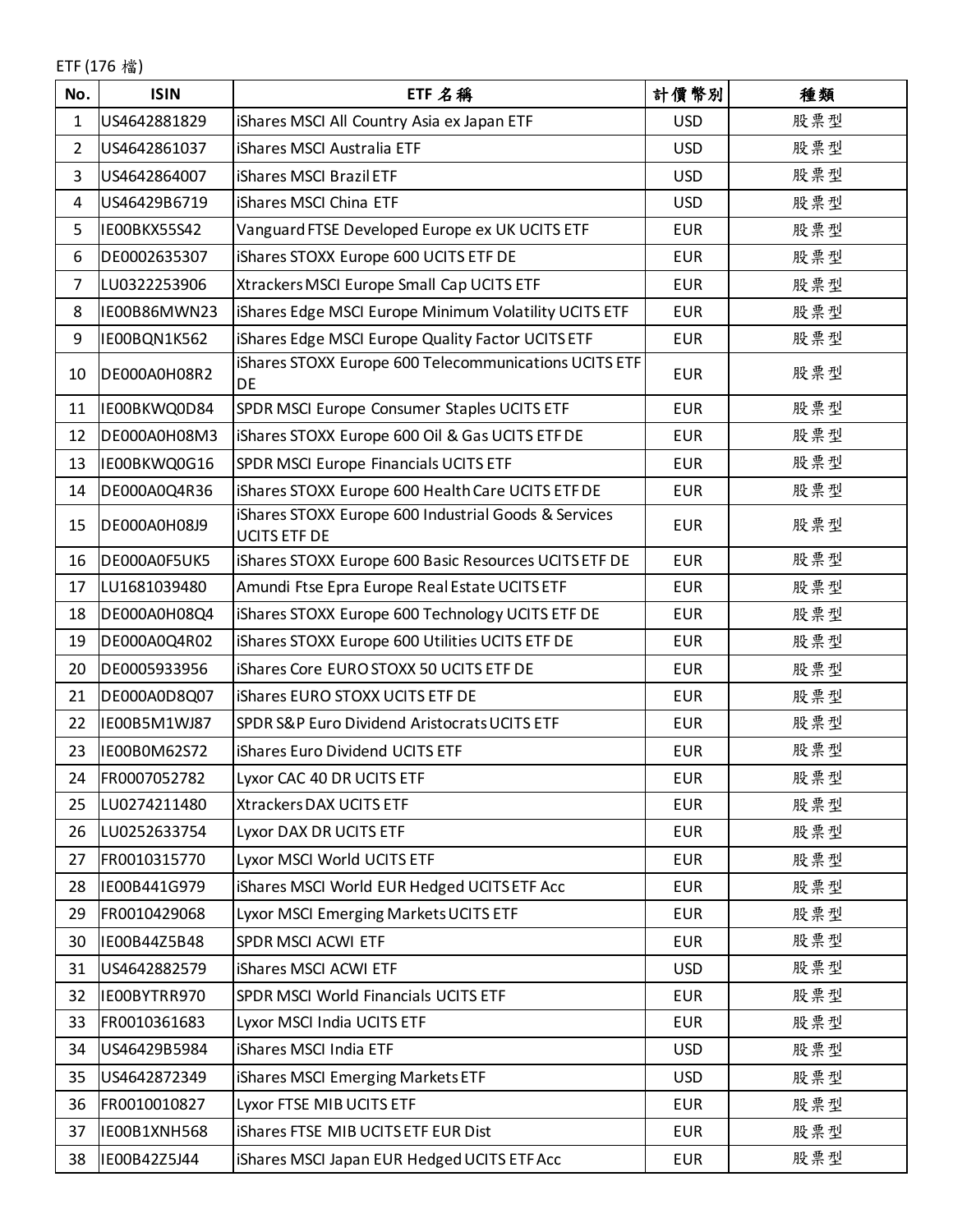| 39 | FR0010251744 | Lyxor IBEX 35 DR UCITS ETF                                               | <b>EUR</b> | 股票型 |
|----|--------------|--------------------------------------------------------------------------|------------|-----|
| 40 | US46435G3341 | iShares MSCI United Kingdom ETF                                          | <b>USD</b> | 股票型 |
| 41 | IE00B3ZW0K18 | iShares V plc - iShares S&P 500 EUR Hedged UCITS ETF Acc                 | <b>EUR</b> | 股票型 |
| 42 | IE00B6YX5C33 | SPDR S&P 500 UCITS ETF                                                   | <b>EUR</b> | 股票型 |
| 43 | IE00B6YX5D40 | SPDR S&P US Dividend Aristocrats UCITS ETF                               | <b>EUR</b> | 股票型 |
| 44 | US78462F1030 | SPDR S&P 500 ETF Trust                                                   | <b>USD</b> | 股票型 |
| 45 | US4642876555 | iShares Russell 2000 ETF                                                 | <b>USD</b> | 股票型 |
| 46 | US4642874089 | iShares S&P 500 Value ETF                                                | <b>USD</b> | 股票型 |
| 47 | US4642873099 | iShares S&P 500 Growth ETF                                               | <b>USD</b> | 股票型 |
| 48 | US46432F3394 | iShares MSCI USA Quality Factor ETF                                      | <b>USD</b> | 股票型 |
| 49 | US46434V6213 | iShares Core Dividend Growth ETF                                         | <b>USD</b> | 股票型 |
| 50 | US81369Y8527 | <b>Communication Services Select Sector SPDR Fund</b>                    | <b>USD</b> | 股票型 |
| 51 | US81369Y4070 | Consumer Discretionary Select Sector SPDR Fund                           | <b>USD</b> | 股票型 |
| 52 | US81369Y3080 | Consumer Staples Select Sector SPDR Fund                                 | <b>USD</b> | 股票型 |
| 53 | US81369Y5069 | <b>Energy Select Sector SPDR Fund</b>                                    | <b>USD</b> | 股票型 |
| 54 | US81369Y6059 | Financial Select Sector SPDR Fund                                        | <b>USD</b> | 股票型 |
| 55 | US81369Y2090 | Health Care Select Sector SPDR Fund                                      | <b>USD</b> | 股票型 |
| 56 | US4642875565 | iShares Nasdaq Biotechnology ETF                                         | <b>USD</b> | 股票型 |
| 57 | US81369Y7040 | Industrial Select Sector SPDR Fund                                       | <b>USD</b> | 股票型 |
| 58 | US81369Y1001 | Materials Select Sector SPDR Fund                                        | <b>USD</b> | 股票型 |
| 59 | US81369Y8600 | Real Estate Select Sector SPDR Fund                                      | <b>USD</b> | 股票型 |
| 60 | US81369Y8030 | <b>Technology Select Sector SPDR Fund</b>                                | <b>USD</b> | 股票型 |
| 61 | US81369Y8865 | Utilities Select Sector SPDR Fund                                        | <b>USD</b> | 股票型 |
| 62 | IE00B6X2VY59 | iShares EUR Corp Bond Interest Rate Hedged UCITS ETF                     | <b>EUR</b> | 債券型 |
| 63 | IE00B66F4759 | iShares EUR High Yield Corp Bond UCITS ETF                               | <b>EUR</b> | 債券型 |
| 64 | IE0032523478 | iShares EUR Corp Bond Large Cap UCITS ETF                                | <b>EUR</b> | 債券型 |
| 65 | IE00B4WXJH41 | iShares EUR Govt Bond 10-15yr UCITS ETF                                  | <b>EUR</b> | 債券型 |
| 66 | IE00B5ZR2157 | PIMCO Euro Short Maturity UCITS ETF                                      | <b>EUR</b> | 債券型 |
| 67 | IE00B4WXJJ64 | iShares Core EUR Govt Bond UCITS ETF                                     | <b>EUR</b> | 債券型 |
| 68 | IE00B4L60045 | iShares EUR Corp Bond 1-5yr UCITS ETF                                    | <b>EUR</b> | 債券型 |
| 69 | IE00BC7GZW19 | SPDR Bloomberg Barclays 0-3 Year Euro Corporate Bond<br><b>UCITS ETF</b> | <b>EUR</b> | 債券型 |
|    | IE00B0M62X26 | iShares EUR Inflation Linked Govt Bond UCITS ETF                         | <b>EUR</b> | 債券型 |
| 71 | IE00B4WXJG34 | iShares EUR Govt Bond 5-7yr UCITS ETF                                    | <b>EUR</b> | 債券型 |
| 72 | IE00B1FZS806 | iShares II plc - iShares EUR Govt Bond 7-10yr UCITS ETF                  | <b>EUR</b> | 債券型 |
| 73 | IE00B1FZS913 | iShares EUR Govt Bond 15-30yr UCITS ETF                                  | <b>EUR</b> | 債券型 |
| 74 | LU1650487413 | Lyxor Euro Government Bond 1-3Y DR UCITS ETF                             | <b>EUR</b> | 債券型 |
| 75 | LU0290355717 | Xtrackers II Eurozone Government Bond UCITS ETF                          | <b>EUR</b> | 債券型 |
| 76 | LU1287023003 | Lyxor Euro Government Bond 5-7Y DR UCITS ETF                             | <b>EUR</b> | 債券型 |
| 77 | IE00B3F81R35 | iShares Core EUR Corp Bond UCITS ETF                                     | <b>EUR</b> | 債券型 |
| 78 | IE00B1FZS681 | iShares EUR Govt Bond 3-5yr UCITS ETF                                    | <b>EUR</b> | 債券型 |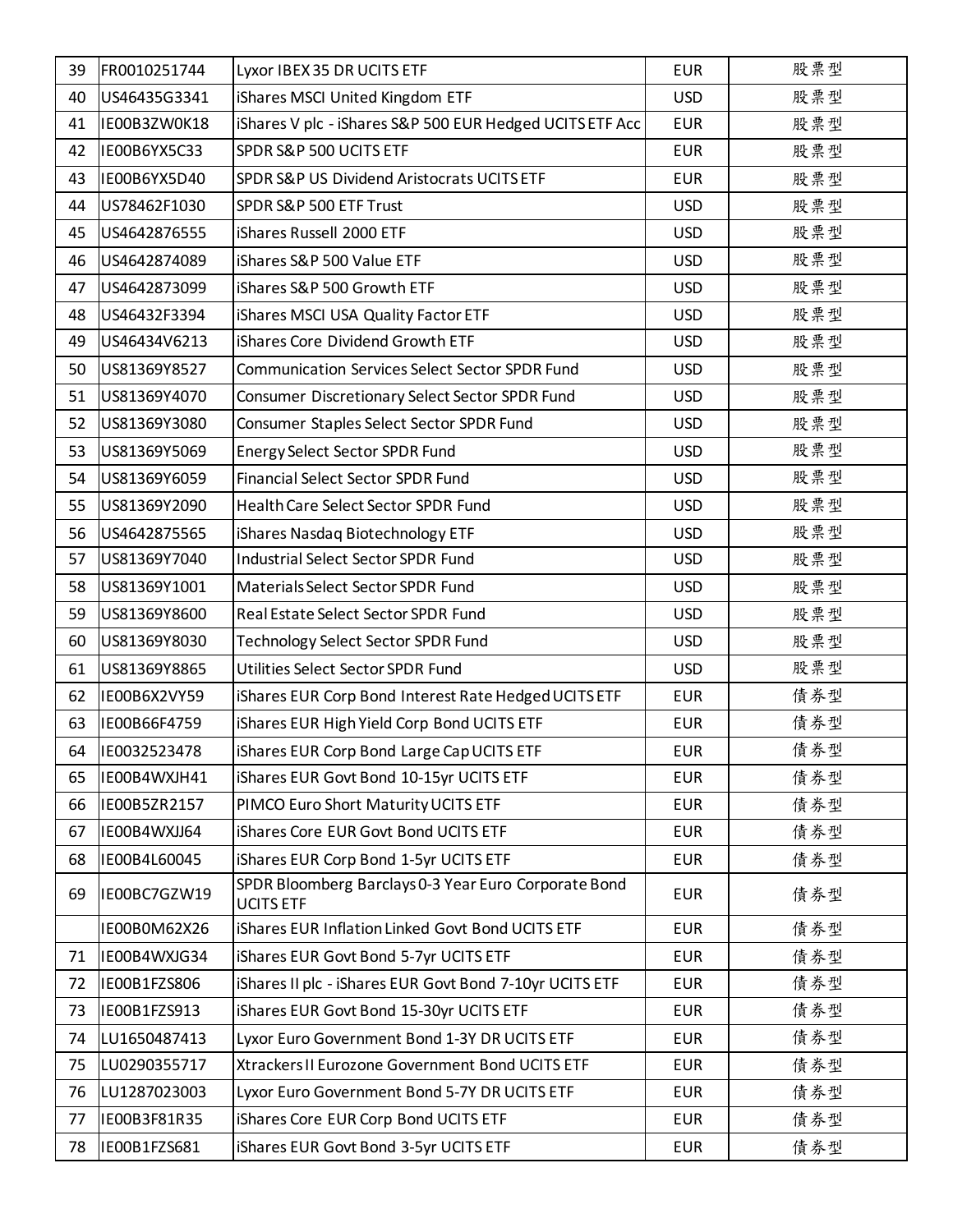| 79  | IE00B14X4Q57       | iShares EUR Govt Bond 1-3yr UCITS ETF                                   | <b>EUR</b> | 債券型 |
|-----|--------------------|-------------------------------------------------------------------------|------------|-----|
| 80  | IE00BCRY6557       | iShares EUR Ultrashort Bond UCITS ETF                                   | <b>EUR</b> | 債券型 |
| 81  | IE00B5V94313       | iShares Germany Govt Bond UCITS ETF                                     | <b>EUR</b> | 債券型 |
| 82  | IE00B9M6RS56       | iShares J.P. Morgan USD EM Bond EUR Hedged UCITS ETF<br><b>Dist</b>     | <b>EUR</b> | 債券型 |
| 83  | IE00B9M6SJ31       | iShares Global Corp Bond EUR Hedged UCITS ETF Dist                      | <b>EUR</b> | 債券型 |
| 84  | IE00B2NPKV68       | iShares J.P. Morgan USD EM Bond UCITS ETF                               | <b>USD</b> | 債券型 |
| 85  | IE00B5M4WH52       | iShares JP Morgan EM Local Government Bond UCITS ETF                    | <b>USD</b> | 債券型 |
| 86  | IE00B6TLBW47       | iShares JP Morgan USD EM Corp Bond UCITS ETF                            | <b>USD</b> | 債券型 |
| 87  | IE00BDBRDM35       | iShares Core Global Aggregate Bond UCITS ETF                            | <b>EUR</b> | 債券型 |
| 88  | IE00BF5GB717       | iShares Euro Floating Rate Bond UCITS ETF                               | <b>EUR</b> | 債券型 |
| 89  | IE00B3F81409       | iShares Core Global Aggregate Bond UCITS ETF                            | <b>USD</b> | 債券型 |
| 90  | IE00B4613386       | SPDR Bloomberg Barclays Emerging Markets Local Bond<br><b>UCITS ETF</b> | <b>EUR</b> | 債券型 |
| 91  | US4642865178       | iShares JP Morgan EM Local Currency Bond ETF                            | <b>USD</b> | 債券型 |
| 92  | US4642882819       | iShares JP Morgan USD Emerging Markets Bond ETF                         | <b>USD</b> | 債券型 |
| 93  | IE00B7LW6Y90       | iShares Italy Govt Bond UCITS ETF                                       | <b>EUR</b> | 債券型 |
| 94  | IE00B428Z604       | iShares Spain Govt Bond UCITS ETF                                       | <b>EUR</b> | 債券型 |
| 95  | IE00B3VWN393       | iShares USD Treasury Bond 3-7yr UCITS ETF                               | <b>EUR</b> | 債券型 |
| 96  | IE00BDFJYM28       | iShares US Aggregate Bond UCITS ETF                                     | <b>EUR</b> | 債券型 |
| 97  | IE00BF3N7102       | iShares USD High Yield Corp Bond UCITS ETF                              | <b>EUR</b> | 債券型 |
| 98  | US33738D3098       | First Trust Senior Loan ETF                                             | <b>USD</b> | 債券型 |
| 99  | US78467V6083       | SPDR Blackstone / GSO Senior Loan ETF                                   | <b>USD</b> | 債券型 |
| 100 | US46138G5080       | <b>Invesco Senior Loan ETF</b>                                          | <b>USD</b> | 債券型 |
|     | 101 US4642885135   | iShares iBoxx High Yield Corporate Bond ETF                             | <b>USD</b> | 債券型 |
|     | 102 IE00BCRY6003   | iShares USD Short Duration High Yield Corp Bond UCITS<br><b>ETF</b>     | <b>USD</b> | 債券型 |
|     | 103 IE00BD8PGZ49   | iShares USD Treasury Bond 20+yr UCITS ETF                               | <b>EUR</b> | 債券型 |
|     | 104 US4642874329   | iShares 20+ Year Treasury Bond ETF                                      | <b>USD</b> | 債券型 |
|     | 105 US4642886539   | iShares 10-20 Year Treasury Bond ETF                                    | <b>USD</b> | 債券型 |
|     | 106 US4642874402   | iShares 7-10 Year Treasury Bond ETF                                     | <b>USD</b> | 債券型 |
| 107 | US4642885887       | iShares MBS ETF                                                         | <b>USD</b> | 債券型 |
|     | 108 US4642874576   | iShares 1-3 Year Treasury Bond ETF                                      | <b>USD</b> | 債券型 |
| 109 | US4642886794       | iShares Short Treasury Bond ETF                                         | <b>USD</b> | 債券型 |
| 110 | IE00B14X4S71       | iShares VII PLC-iShares USD Treasury Bond 1-3yr UCITS ETF<br>USD Acc B  | <b>EUR</b> | 債券型 |
|     | 111  IE00B1FZS798  | iShares USD Treasury Bond 7-10yr UCITS ETF                              | <b>EUR</b> | 債券型 |
|     | 112 IE00BF3N6Y61   | iShares USD Corp Bond UCITS ETF                                         | <b>EUR</b> | 債券型 |
| 113 | IE00BF11F458       | iShares USD Floating Rate Bond UCITS ETF                                | <b>EUR</b> | 債券型 |
|     | 114 IE00BDZVH966   | iShares USD TIPS UCITS ETF                                              | <b>EUR</b> | 債券型 |
|     | 115   US78464A3591 | SPDR Bloomberg Barclays Convertible Securities ETF                      | <b>USD</b> | 債券型 |
|     | 116 US4642872422   | iShares iBoxx \$ Investment Grade Corporate Bond ETF                    | <b>USD</b> | 債券型 |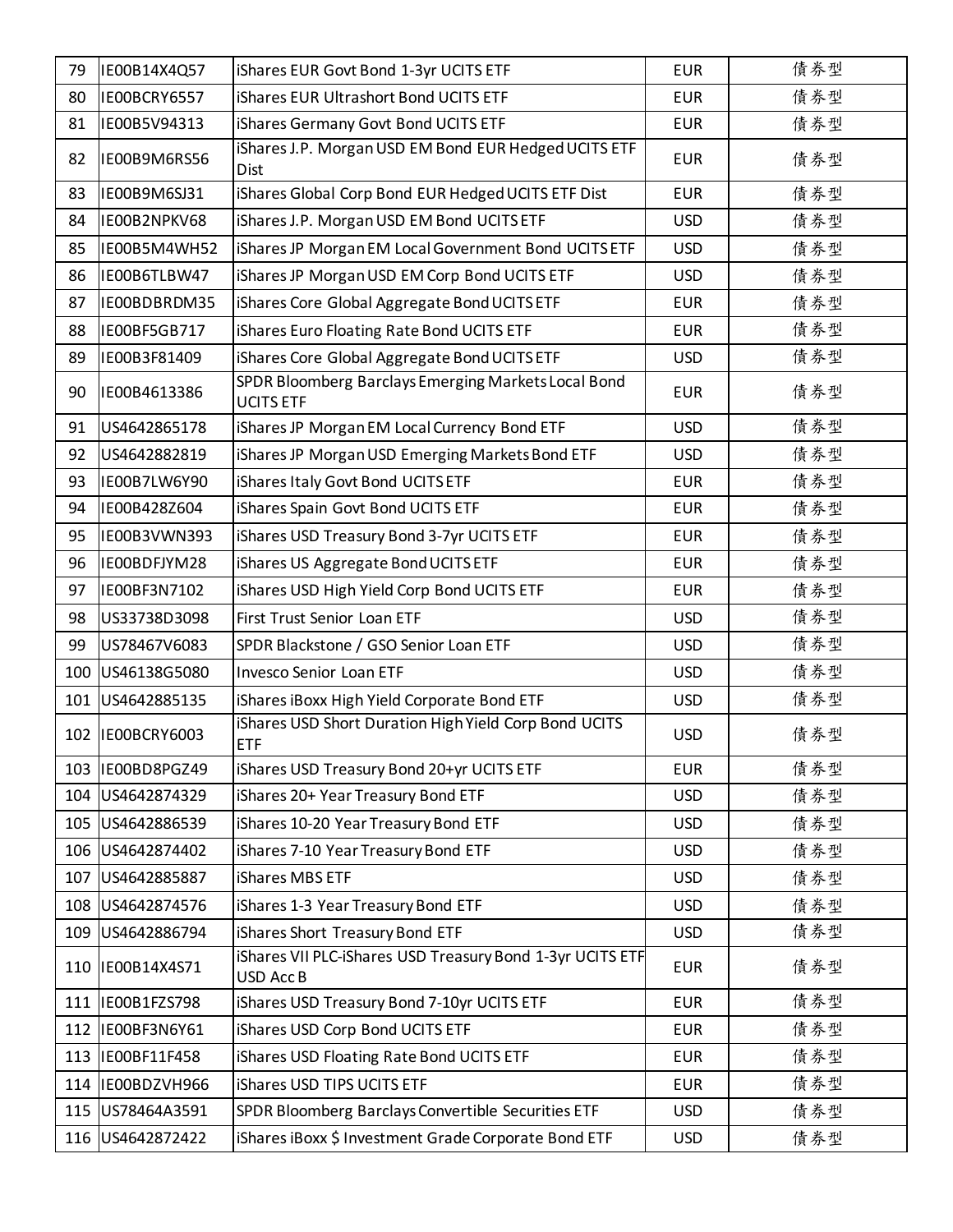|     | 117 US4642872265   | iShares Core U.S. Aggregate Bond ETF                                         | <b>USD</b> | 債券型 |
|-----|--------------------|------------------------------------------------------------------------------|------------|-----|
|     | 118  IE00BCRY5Y77  | iShares USD Short Duration Corp Bond UCITS ETF                               | <b>USD</b> | 債券型 |
|     | 119 IE00BZ048462   | iShares USD Floating Rate Bond UCITS ETF                                     | <b>USD</b> | 債券型 |
| 120 | DE000A0Q4RZ9       | iShares eb.rexx Government Germany 0-1yr UCITS ETF DE                        | <b>EUR</b> | 貨幣型 |
| 121 | IE00BYXPXL17       | iShares Edge MSCI World Minimum Volatility UCITS ETF                         | <b>EUR</b> | 股票型 |
| 122 | IE00BDFK1573       | iShares VII PLC-iShares USD Treasury Bond 1-3yr UCITS ETF<br><b>USD AccB</b> | <b>USD</b> | 債券型 |
| 123 | IE00BD8PH174       | iShares Global Inflation Linked Govt Bond UCITS ETF                          | <b>EUR</b> | 債券型 |
| 124 | IE00BDZVHD04       | iShares Developed Markets Property Yield UCITS ETF                           | <b>EUR</b> | 股票型 |
|     | 125 IE00BF3N7219   | iShares Fallen Angels High Yield Corp Bond UCITS ETF                         | <b>EUR</b> | 債券型 |
|     | 126 US9219088443   | Vanguard Dividend Appreciation ETF                                           | <b>USD</b> | 股票型 |
| 127 | US92189F4037       | VanEck Vectors Russia ETF                                                    | <b>USD</b> | 股票型 |
|     | 128 US9220428588   | Vanguard FTSE Emerging Markets ETF                                           | <b>USD</b> | 股票型 |
|     | 129 US4642875151   | iShares Expanded Tech-Software Sector ETF                                    | <b>USD</b> | 股票型 |
|     | 130 US92206C4096   | Vanguard Short-Term Corporate Bond ETF                                       | <b>USD</b> | 債券型 |
| 131 | US92189H3003       | VanEck Vectors J.P. Morgan EM Local Currency Bond ETF                        | <b>USD</b> | 債券型 |
|     | 132 US46434G1031   | iShares Core MSCI Emerging Markets ETF                                       | <b>USD</b> | 股票型 |
| 133 | US46429B2916       | iShares Aaa - A Rated Corporate Bond ETF                                     | <b>USD</b> | 債券型 |
|     | 134 US46435G4414   | iShares Trust iShares ESG Advanced High Yield                                | <b>USD</b> | 債券型 |
|     | 135 IE0032895942   | iShares USD Corp Bond UCITS ETF                                              | <b>USD</b> | 債券型 |
|     | 136 US2330518794   | Xtrackers Harvest CSI 300 China A-Shares ETF                                 | <b>USD</b> | 股票型 |
| 137 | US46090E1038       | Invesco QQQ Trust Series 1                                                   | <b>USD</b> | 股票型 |
|     | 138 IE00BYPC1H27   | iShares China CNY Bond UCITS ETF                                             | <b>USD</b> | 債券型 |
|     | 139 IE00BF4RFH31   | Ishares III PLC - Ishares Msci World Small Cap UCITS ETF                     | <b>USD</b> | 股票型 |
|     | 140   IE00B1YZSC51 | iShares Core MSCI Europe UCITS ETF                                           | <b>EUR</b> | 股票型 |
|     | 141 US9229087518   | Vanguard Small-Cap ETF                                                       | <b>USD</b> | 股票型 |
|     | 142 US46137V5306   | Invesco Nasdaq Internet ETF                                                  | <b>USD</b> | 股票型 |
|     | 143 IE00BP3QZ601   | iShares Edge MSCI World Quality Factor UCITS ETF                             | <b>USD</b> | 股票型 |
|     | 144 IE00BP3QZB59   | iShares Edge MSCI World Value Factor UCITS ETF                               | <b>USD</b> | 股票型 |
|     | 145 IE00B4L5Y983   | iShares Core MSCI World UCITS ETF                                            | <b>USD</b> | 股票型 |
|     | 146 IE00BP3QZ825   | iShares Edge MSCI World Momentum Factor UCITS ETF                            | <b>USD</b> | 股票型 |
|     | 147 US4642876480   | iShares Russell 2000 Growth ETF                                              | <b>USD</b> | 股票型 |
|     | 148 US46435G4257   | iShares Trust iShares ESG Aware MSCI USA ETF                                 | <b>USD</b> | 股票型 |
| 149 | IE00BYVJRR92       | iShares MSCI USA SRI UCITS ETF                                               | <b>USD</b> | 股票型 |
|     | 150 IE00BFNM3G45   | iShares MSCI USA ESG Screened UCITS ETF                                      | <b>USD</b> | 股票型 |
|     | 151 US9219107334   | Vanguard ESG US Stock ETF                                                    | <b>USD</b> | 股票型 |
|     | 152 US46435U3665   | iShares Self-Driving EV and Tech ETF                                         | <b>USD</b> | 股票型 |
| 153 | US37954Y6243       | Global X Autonomous & Electric Vehicles ETF                                  | <b>USD</b> | 股票型 |
|     | 154 US33733E5006   | First Trust NASDAQ Clean Edge Green Energy Index Fund                        | <b>USD</b> | 股票型 |
|     | 155 US33736G1067   | First Trust Global Wind Energy ETF                                           | <b>USD</b> | 股票型 |